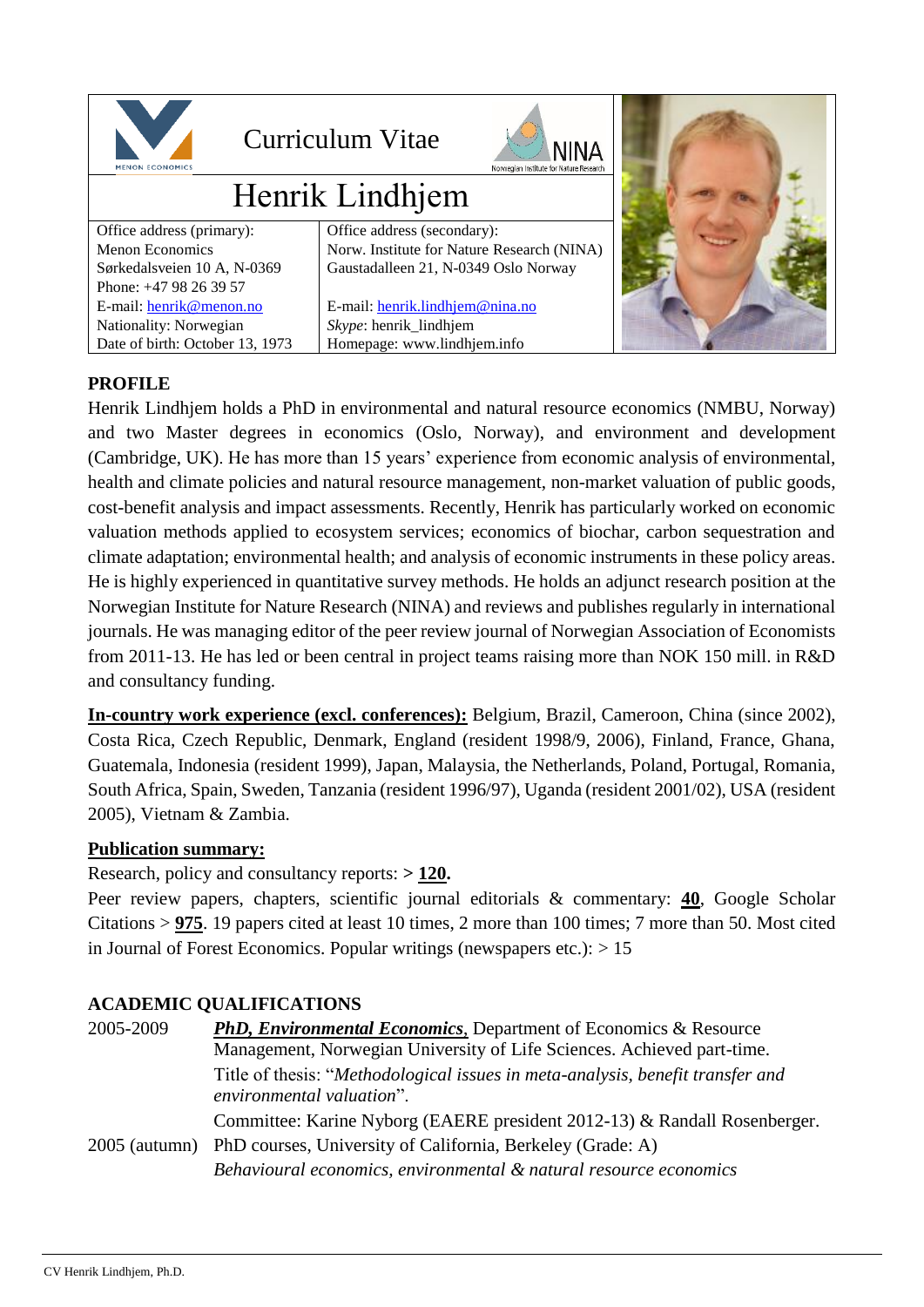| 1998-1999 | <b>Master of Philosophy</b> , Environment and Development, Department of Geography,  |
|-----------|--------------------------------------------------------------------------------------|
|           | University of Cambridge, UK (Grade: First)                                           |
|           | Climate policy, biodiversity/ecosystem valuation & management, ecotourism,           |
| 1993-1998 | <i>Master of Economics</i> , University of Oslo, Norway (Grade: First, top of class) |
|           | Micro, environmental & natural resource, development, econometrics                   |

### **WORK EXPERIENCE**

| $2017 -$ | Partner and research director, Menon Centre for Environmental and Resource<br>Economics (MERE), Oslo.                                                      |
|----------|------------------------------------------------------------------------------------------------------------------------------------------------------------|
| 2010-    | Adjunct researcher (Forsker I), Norwegian Institute for Nature Research (NINA).                                                                            |
| 2010-17  | Senior partner & research director, Vista Analysis, Oslo.                                                                                                  |
| 2011-13  | Managing editor of the journal of the Norwegian Association of Economists,<br>Samfunnsøkonomen.                                                            |
| 1999-09  | Economist & Senior economist, Econ Pöyry (formerly ECON Analysis), Oslo. Part-<br>time 2/2005-9/2008.                                                      |
| 2005-08  | PhD Scholar, Department of Economics & Resource Management, Norwegian<br>University of Life Sciences. Supervised by Prof. Ståle Navrud.                    |
| 2008-11  | Consultant for the Environment Directorate of the OECD.                                                                                                    |
| 2001-07  | Various assignments as consultant for the World Bank.                                                                                                      |
| 2005     | Visiting Researcher, Dep. of Agricultural & Resource Economics, University of<br>California, Berkeley. 7/2005-12/2005. Invited by Prof. Anthony C. Fisher. |
| 1998-99  | British Chevening Research Scholar, University of Cambridge.                                                                                               |
| 1998-00  | Teacher, tutor & external examiner, Dep. of Economics, University of Oslo.                                                                                 |
| 1993-94  | Military service as Corporal at NATO headquarters.                                                                                                         |

## **LANGUAGES**

| Norwegian | Mother tongue |
|-----------|---------------|
| English   | Fluent        |

## **RESEARCH & POLICY ANALYSIS PROJECTS (FROM 1999) 1**

- 1. Non-market valuation and cost-benefit analysis
- 2. Environmental and natural resource policy instruments
- 3. Environmental and social assessments, safeguard analysis
- 4. Miscellaneous environment & development

#### *1. Non-market valuation and cost-benefit analysis (\*R&D projects)*

- 2017-20 \***WINDLAND: Spatial assessment of environment-economy trade-offs** to reduce wind power conflicts. Project manager. Research project with Statistics Norway, NINA and others. *Client: Norwegian Research Council, EnergiX program*
- 2017-20 \***MarES: Changing uses and values of marine ecosystem services in the Norwegian** Arctic. Project manager. Research project with University of Tromsø, University of Stavanger, Norwegian University of Life Sciences and others. *Client: Norwegian Research Council, Marinforsk program*

-

<sup>&</sup>lt;sup>1</sup> Se[e www.lindhjem.info](http://www.lindhjem.info/) and<http://www.vista-analyse.no/no/ansatte/henrik-lindhjem/> for full text of policy analysis reports & other publications. If internal/external project manager, it is indicated.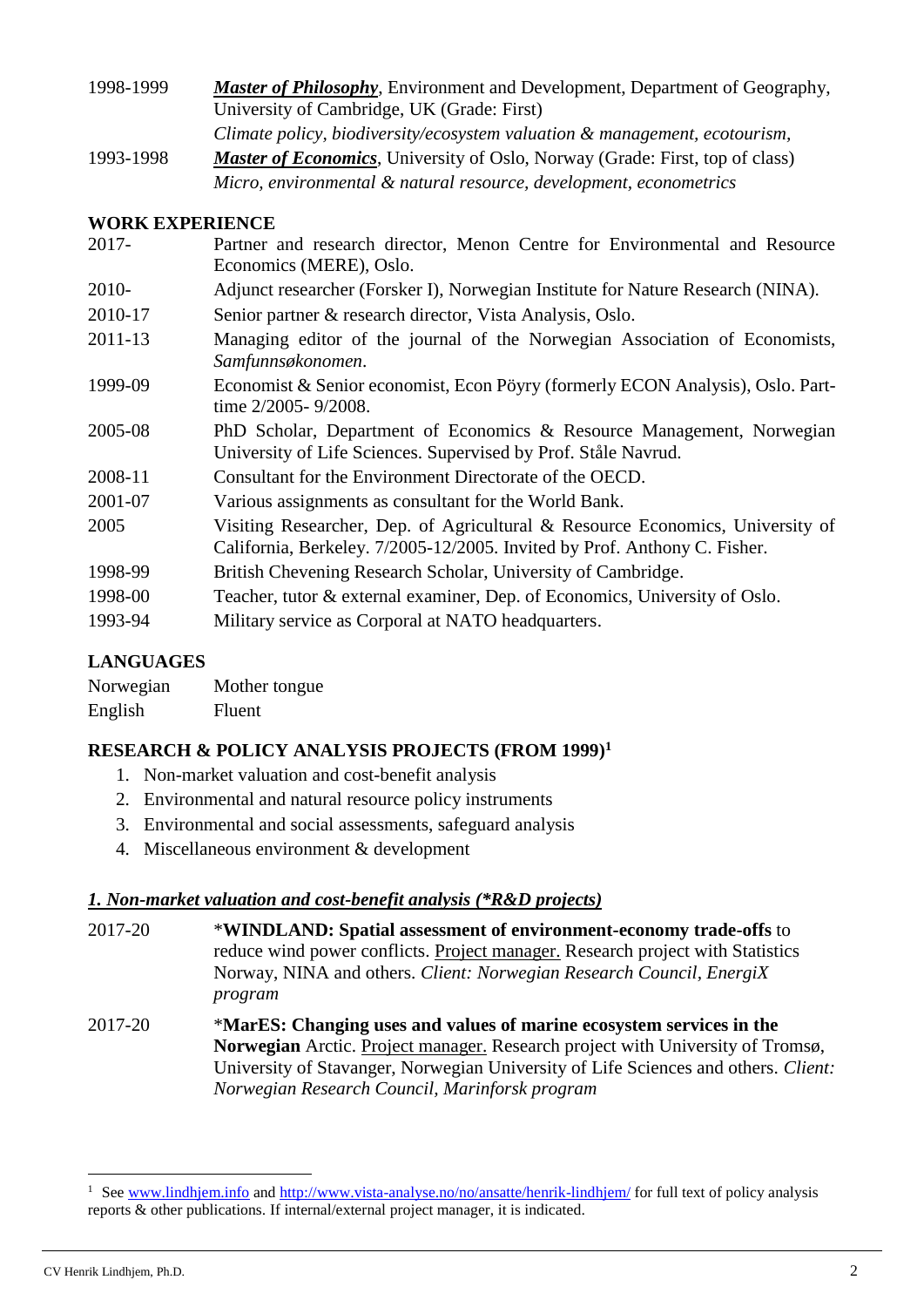| 2017    | CitiES: Outdoor recreation, climate, and biodiversity benefits from blue-green<br>infrastructure in and around Nordic cities. Project manager. Client: Nordic Council<br>of Ministers.                                                                                                    |
|---------|-------------------------------------------------------------------------------------------------------------------------------------------------------------------------------------------------------------------------------------------------------------------------------------------|
| 2016-19 | *COAST-BENEFIT: Ecosystem Service Valuation For Coastal Zone<br>Management: From Promise to Practice. Project manager. Research project with<br>University of Stavanger and Norwegian University of Life Sciences and others.<br>Client: Norwegian Research Council, coastal program call |
| 2016-   | *Methodology for pricing local environmental impacts of transmission line<br>projects (Phases 1 & 2). Project manager. Client: Statnett                                                                                                                                                   |
| 2016-17 | Updating cost estimates (KILE) for power outages in Norway. Peer reviewer.<br>Client: The Norwegian Water Resources and Energy Directorate.                                                                                                                                               |
| 2016-17 | Ecosystem service impacts of environmental restrictions on hydro power. Peer<br>reviewer. Client: Norwegian Environment Agency.                                                                                                                                                           |
| 2016    | Quality assurance of power grid upgrades in Sør-Rogaland. Peer reviewer.<br>Client: Statnett.                                                                                                                                                                                             |
| 2015-16 | *Methodology for bridging risk analysis and non-market valuation of<br>damages from oil spills. Project manager. Client: Norwegian Coastal<br>Administration.                                                                                                                             |
| 2015-16 | Ecosystem services in cost-benefit analysis of coastal safety measures. Project<br>manager. Client: Norwegian Coastal Administration                                                                                                                                                      |
| 2015-16 | Quality assurance of power grid upgrades in Northern Norway, north of<br>Balsfjord. Client: Statnett                                                                                                                                                                                      |
| 2015-16 | Pricing environmental impacts of railway project Grenlandsbanen (KVU)<br>Client: the Norwegian National Rail Administration                                                                                                                                                               |
| 2015-20 | *Understanding the link between air pollution and distribution of related<br>health impacts and welfare in the Nordic countries (NordicWelfAir). Project<br>manager. Client: Nordforsk                                                                                                    |
| 2015    | The economic value of nature-based recreation in Norway. A pilot project.<br>Client: NGO Norsk Friluftsliv                                                                                                                                                                                |
| 2014-17 | *Tailoring the ecosystem services approach to landscape level management in<br>the Lofoten area (TESL). Work package leader.<br>Client: Norwegian Research Council, Miljø2015 program                                                                                                     |
| 2014-17 | *Multiple ecosystem services of semi-natural grasslands (ClimateLand).<br>Work package co-leader. With Statistics Norway, NINA and others.<br>Client: Norw. Research Council, Klimaforsk program                                                                                          |
| 2013-16 | (*) Value of landscape experiences in a Nordic context. Phase I & II. Towards<br>capturing cultural service values of landscapes in decision-making. Project<br>manager. Client: Nordic Council of Ministers                                                                              |
| 2013-17 | *Forest ecosystem services: biodiversity, climate sequestration and forestry.<br>Work package leader. Strategic NINA project.<br>Client: Norwegian Research Council/Directorate for Nature Management                                                                                     |
| 2013-   | Valuation and management of ecosystem services in China.<br>Project manager. Seminars and project development.<br>Client: Norwegian Environment Agency/Norwegian Embassy Beijing                                                                                                          |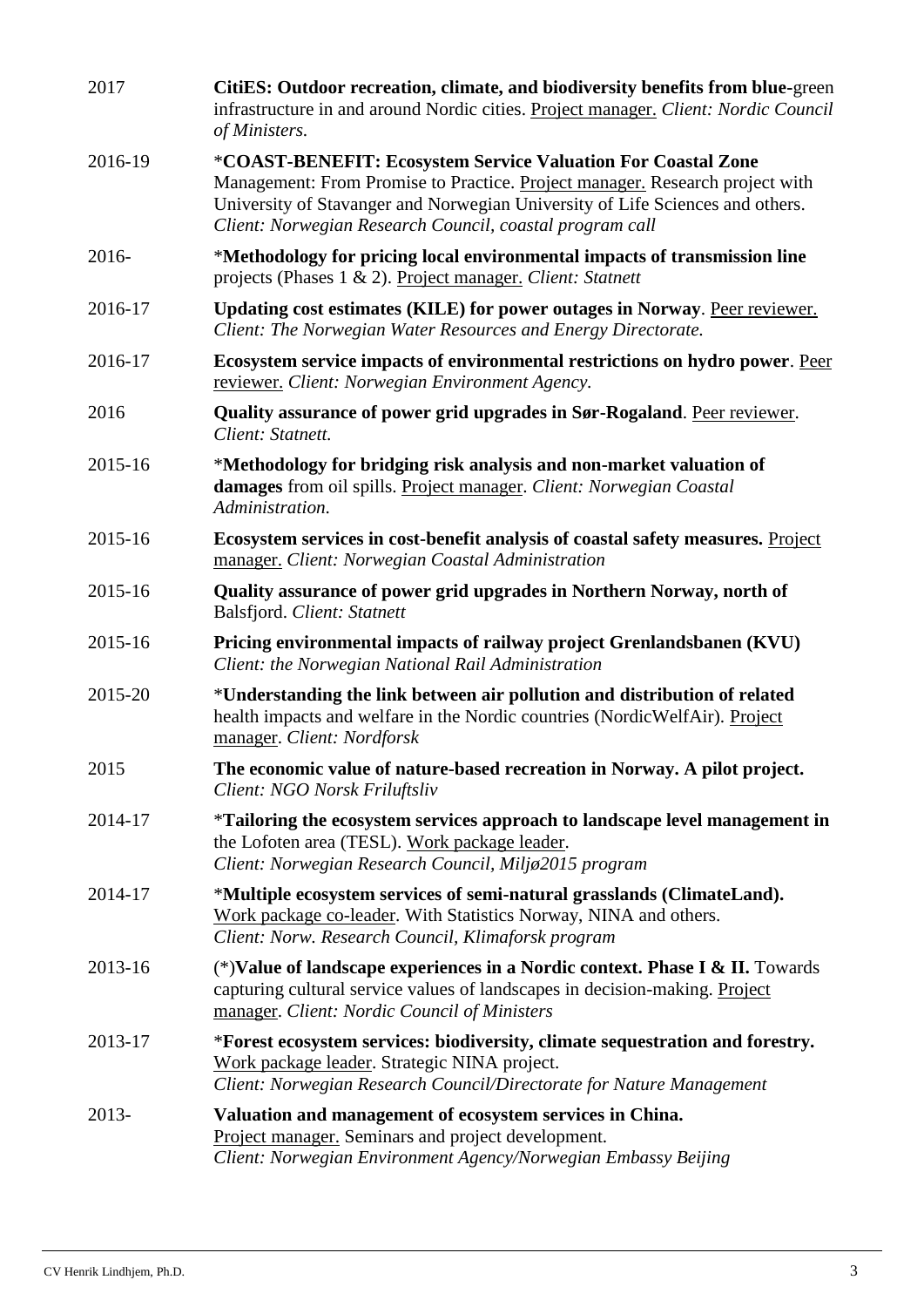| 2015     | Cost-benefit analysis of risk reduction measures for the ship transport route<br>Grøtøyleia in Northern Norway. Client: Norwegian Coastal Administration.                                                                                                                         |
|----------|-----------------------------------------------------------------------------------------------------------------------------------------------------------------------------------------------------------------------------------------------------------------------------------|
| 2015     | Cost-benefit analysis of harbour and transport route measures in Rana,<br>Sandnessigen and Stabbsundet/Åmnøy. Client: Norwegian Coastal Administration.                                                                                                                           |
| 2015     | External costs from freight transport by rail road and sea.<br>Client: Norwegian Public Roads Administration.                                                                                                                                                                     |
| 2015     | Valuing ecosystem services in Oslo.<br>Peer reviewer. Client: Norwegian Environment Agency                                                                                                                                                                                        |
| 2015     | Ecosystem services from green infrastructure in Norwegian cities.<br>Peer reviewer. Client: Norwegian Environment Agency                                                                                                                                                          |
| 2015     | Costs and benefits of environmental targets for urban water courses.<br>Peer reviewer. Client: Governor of Oslo and Akershus and Oslo Municipality                                                                                                                                |
| 2015     | Value of urban ecosystem services: Four examples from Oslo.<br>Peer reviewer. Client: Future Cities Initiative                                                                                                                                                                    |
| 2015     | Quality assurance of power grid upgrades on the Norwegian west coast (SKL,<br>Sunnhordaland Kraftlag area). Client: Statnett                                                                                                                                                      |
| 2014-15  | Costs and benefits of national database of sub surface survey data.<br>Peer reviewer. Client: Norwegian transport directorate                                                                                                                                                     |
| 2014-15  | Costs and benefits of increased snowmobiling in Norway.<br>Client: Norwegian Trekking Association (DNT)                                                                                                                                                                           |
| 2014-15  | *Valuing environmental damages from coastal oil spills.<br>Project manager. Large stated preference study (CV) of the welfare effects of oil<br>spills. Input to revision of cost-benefit analysis guidelines. Phases 1-3.<br>Client: Norwegian Coastal Administration            |
| 2014     | Costs and benefits of power grid upgrade to the Oslo area.<br>Client: Statnett                                                                                                                                                                                                    |
| $2011 -$ | *Analysis of forest owner preferences for voluntary biodiversity conservation<br>Ongoing research collaboration with Dr. Yohei Mitani (Kyoto University,<br>CSERGE, University of East Anglia).<br>Client: Japan Society for the Promotion of Science and other research grants.  |
| 2014     | Costs (and benefits) of alien invasive species in Norway.<br>Client: Norwegian Environment Agency                                                                                                                                                                                 |
| 2013-14  | *Valuing damages from coastal oil spills – follow up.<br>Project manager. Investigation of environmental damages from light fuel types<br>and methodological and theoretical challenges in valuation, including stability of<br>preferences. Client: Norw. Coastal Administration |
| 2013-14  | *Publication & dissemination of oil spill valuation study.<br><b>Project manager.</b> Scientific papers and dissemination.<br>Client: Norw. Coastal Administration                                                                                                                |
| 2013     | Cost benefit analysis of regulatory proposals.<br>Project manager. Inputs to guidelines on CBA incl. specific example on amalgam<br>phase out. Client: Norwegian Government Agency for Financial Management                                                                       |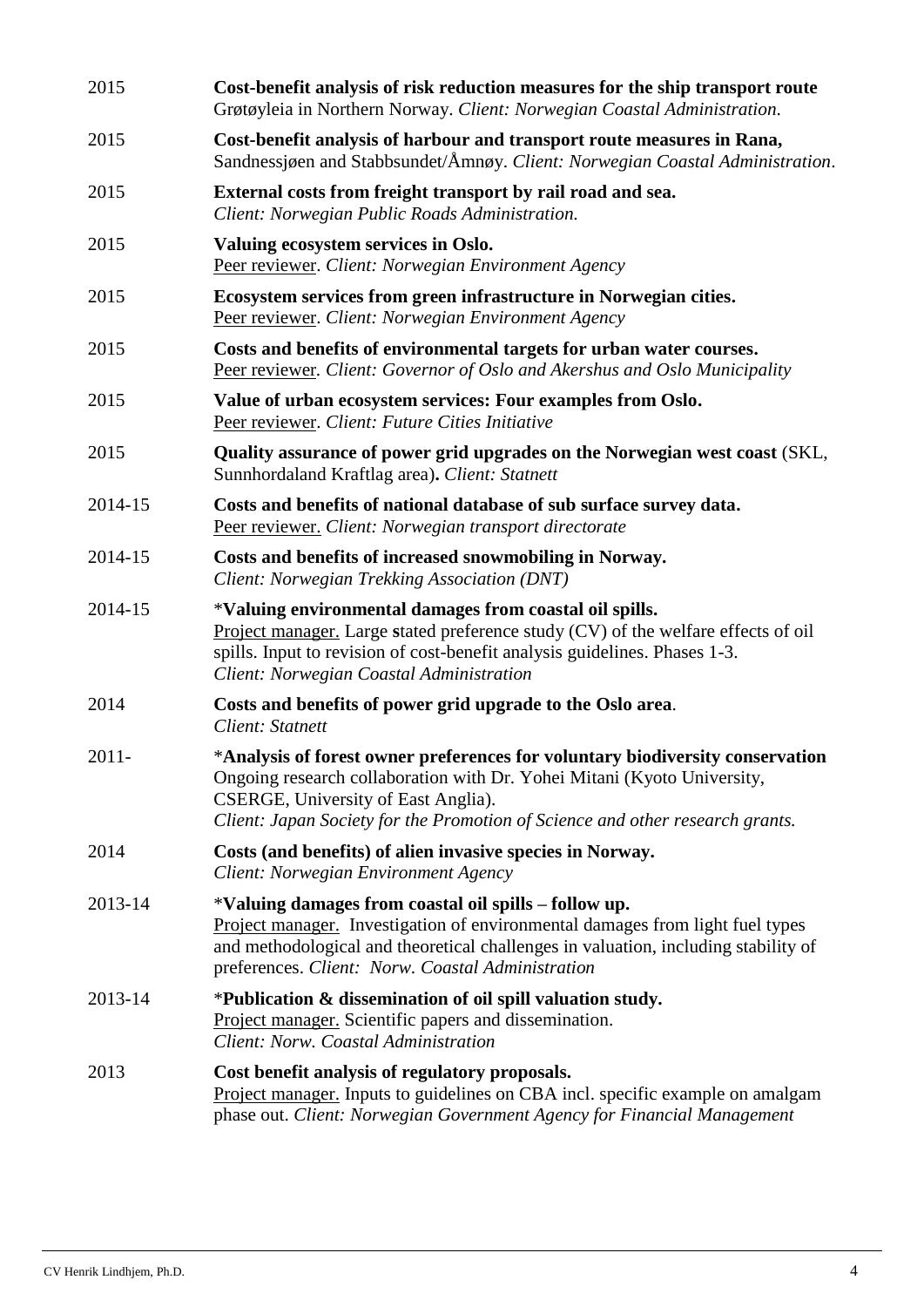| 2012-16 | *OpenNESS: Operationalisation of natural capital and ecosystem services:<br>from concepts to real-world applications. Large research project coordinated by the<br>Finnish Environment Institute SYKE. Case study on urban ecosystem services in<br>Oslo. Client: EU 7 <sup>th</sup> Framework Programme         |
|---------|------------------------------------------------------------------------------------------------------------------------------------------------------------------------------------------------------------------------------------------------------------------------------------------------------------------|
| 2011-15 | *BESAFE - Biodiversity and ecosystem services: arguments for our future<br>environment. Project manager NINA. Client: EU 7th Framework Programme                                                                                                                                                                 |
| 2012-13 | Valuation of agricultural land and other natural resources in cost-benefit<br>analysis of road projects. Client: Norwegian Public Roads Administration.                                                                                                                                                          |
| 2012-13 | *Valuing environmental damages from coastal oil spills - a pilot. Stated<br>preference study (CV) of the welfare effects of oil spills. Project leader. Input into<br>revision of cost-benefit analysis guidelines. Project manager. Client: Norwegian<br><b>Coastal Administration</b>                          |
| 2012-13 | Ecosystem services in Lofoten and the Barents. Sea: Societal values and trade-<br>offs. Project co-mamanger. Client: Ministry of Trade and Industry                                                                                                                                                              |
| 2012-13 | Cost of environmental degradation in the North Sea and Skagerrak. Project<br>for the Norwegian TEEB Secretariat. Client: Ministry of Environment                                                                                                                                                                 |
| 2012    | Urban ecosystem services in Norway.<br>Project manager. Project for the Norwegian TEEB Secretariat.<br>Client: Ministry of Environment                                                                                                                                                                           |
| 2012    | Values of ecosystem services and biodiversity in forests in Norway.<br>Project manager. Project for the Norwegian TEEB Secretariat<br>Client: Ministry of Environment.                                                                                                                                           |
| 2011-13 | *Costs and benefits of biochar for climate mitigation & adaptation in<br>Malaysia and Indonesia. With Norwegian Geotechnical Institute and Norges Vel.<br>NINA project manager. Client: Two projects for Norwegian Research Council<br>(NORGLOBAL, FRIMUF)                                                       |
| 2011-12 | Social benefits of rural broadband investments in Norway.<br>Client: Ministry of Local Government and Regional Development                                                                                                                                                                                       |
| 2011-12 | Cost-benefit analysis of Austevoll fishery harbour.<br>Client: Norwegian Coastal Administration                                                                                                                                                                                                                  |
| 2011-12 | How to handle impacts on marine ecosystem services in economic analysis.<br>Project manager. Client: Norwegian Coastal Administration                                                                                                                                                                            |
| 2011-12 | Valuation of ecosystem services.<br>Peer reviewer. Client: Norwegian Petroleum Directorate                                                                                                                                                                                                                       |
| 2011    | <b>VALUESHED - Valuation of Ecosystem Services from Nordic Watersheds.</b><br><b>Client: Nordic Council of Ministers</b>                                                                                                                                                                                         |
| 2010-11 | *Operationalising the concept of ecosystem services in Norwegian natural<br>resource management policy. Internal NINA project.<br>Client: Norwegian Research Council                                                                                                                                             |
| 2010    | Cost-benefit analysis of petroleum development in the Baltic Sea and Lofoten.<br>Responsible for valuation of marine ecosystem services and risks related to oil<br>spills and other impacts. NINA, Vista and other partners. Client: Interdepartmental<br>group headed by the Norwegian Ministry of Environment |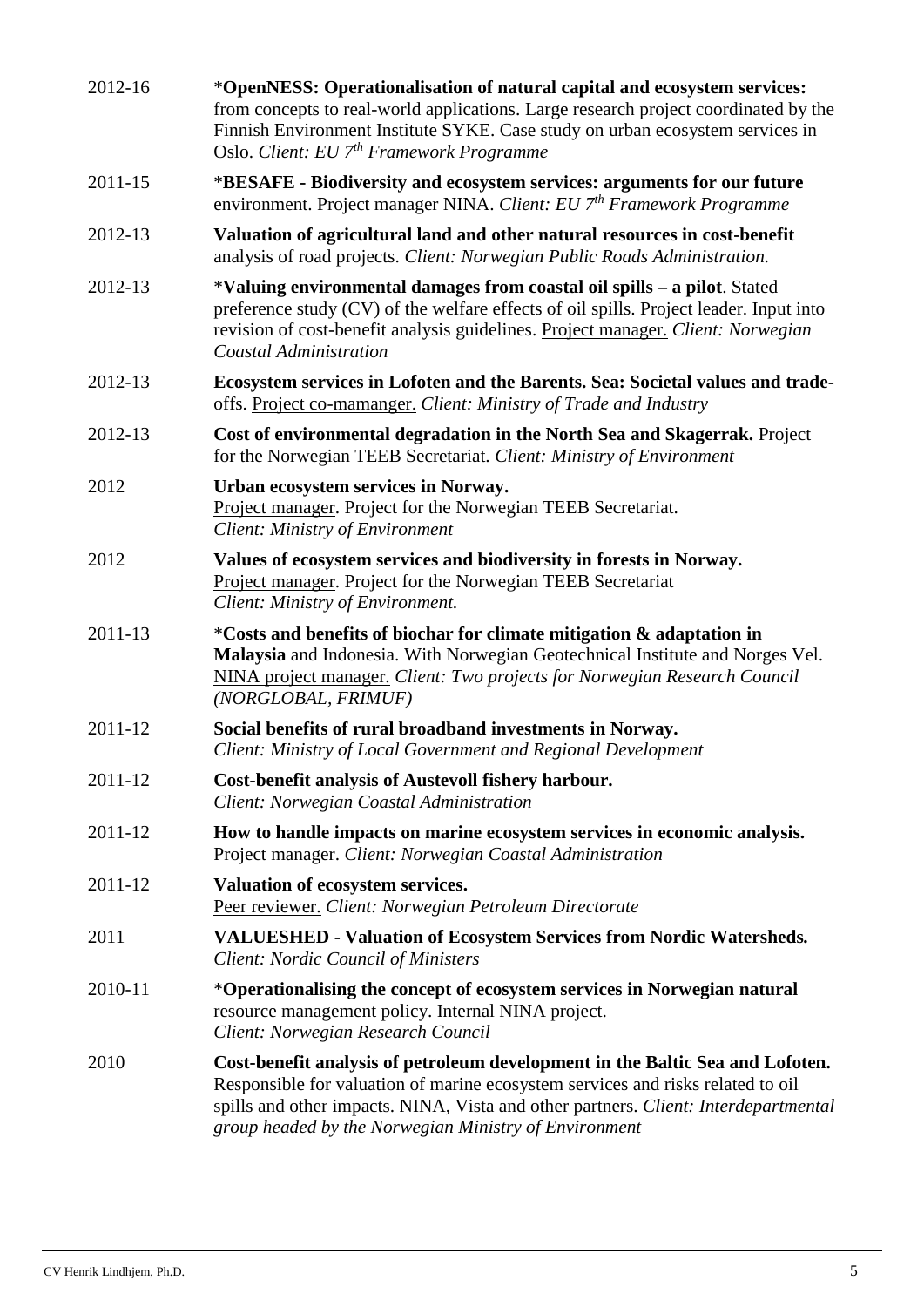| 2010    | What are the needs for publicly provided postal services?<br><b>Project manager.</b> Valuation public goods aspects of options for reforming the<br>universal service obligation related to postal services in Norway. Vista with Econ<br>Pöyry (lead). Client: Norwegian Post and Telecommunications Authority                                                              |
|---------|------------------------------------------------------------------------------------------------------------------------------------------------------------------------------------------------------------------------------------------------------------------------------------------------------------------------------------------------------------------------------|
| 2009-10 | *Policy Implications of Meta-analysis of VSL Estimates.<br>Project manager. Value of statistical life estimates for use in CBA. Client: OECD                                                                                                                                                                                                                                 |
| 2009-10 | *Controlling benthic release of phosphorus in different Baltic Sea scales.<br>Project manager. 3 year research project with several Nordic institutions.<br>Contributions through valuation of water quality improvements through benefit<br>transfer and a hedonic pricing study. Involved as adviser from January 2010.<br>Client: Swedish Environmental Protection Agency |
| 2008-10 | Valuation of environment-related health impacts for children.<br>Project manager. Co-authoring two report chapters, general editing and referee<br>work. Client: OECD                                                                                                                                                                                                        |
| 2008-10 | *Forests as a Public Good: Valuing Social and Environmental Benefits of<br>Forests in Poland to improve Effectiveness of Management (POLFOREX). Project<br>manager. With Warsaw University, Norwegian University of Life Sciences and<br>Warsaw Forest Research Institute. 3-year research project.<br>Client: European Economic Area Financial Mechanism                    |
| 2008-09 | *Valuing lives saved from environmental, transport and health policies: A<br>meta-analysis of stated preference studies. Project manager. With Norwegian<br>University of Life Sciences (Ståle Navrud). Client: OECD.                                                                                                                                                        |
| 2008-10 | *European database of environmental valuation studies.<br>Member of expert group assembling a Europe-wide database of non-timber forest<br>benefit (and other) valuation studies. Client: EU Cost E45                                                                                                                                                                        |
| 2006-09 | Capacity building for reducing mercury pollution in China.<br>Estimating costs and benefits of mercury abatement in the poor province of<br>Guizhou, conducting courses in cost-benefit analysis etc.<br>Client: NORAD/Chinese SEPA                                                                                                                                          |
| 2008-09 | Cost-benefit analysis of water pollution abatement in the oil sector.<br>Project manager, Client: Norwegian Oil Directorate                                                                                                                                                                                                                                                  |
| 2008-09 | *Research seminar on the benefits of efficient multi-functional forest policy.<br>Project manager. Organised February 2009 with Warsaw University. Proceedings<br>published. Client: Polish-Norwegian Research Fund                                                                                                                                                          |
| 2008-09 | *Review of benefit transfer studies in the forest context.<br>Research paper with A. Bartczak and A. Stenger. Client: INRA, France                                                                                                                                                                                                                                           |
| 2006-08 | *Non-timber forest goods and local economic development: An untapped<br>potential? Ag. project manager. Research project estimating supply and demand<br>for non-timber forest goods in Norway using contingent valuation surveys.<br>Mechanisms to pay forest owners for environmental services.<br>Client: Norwegian Research Council                                      |
| 2007-08 | *Willingness to Pay for biodiversity in Asia: benefit transfer and meta-<br>analysis. Project manager. Research project with Dr. Tuan Tran, Hue College of<br>Economics, Vietnam. Client: Environment & Economy Prog. for Southeast Asia.                                                                                                                                    |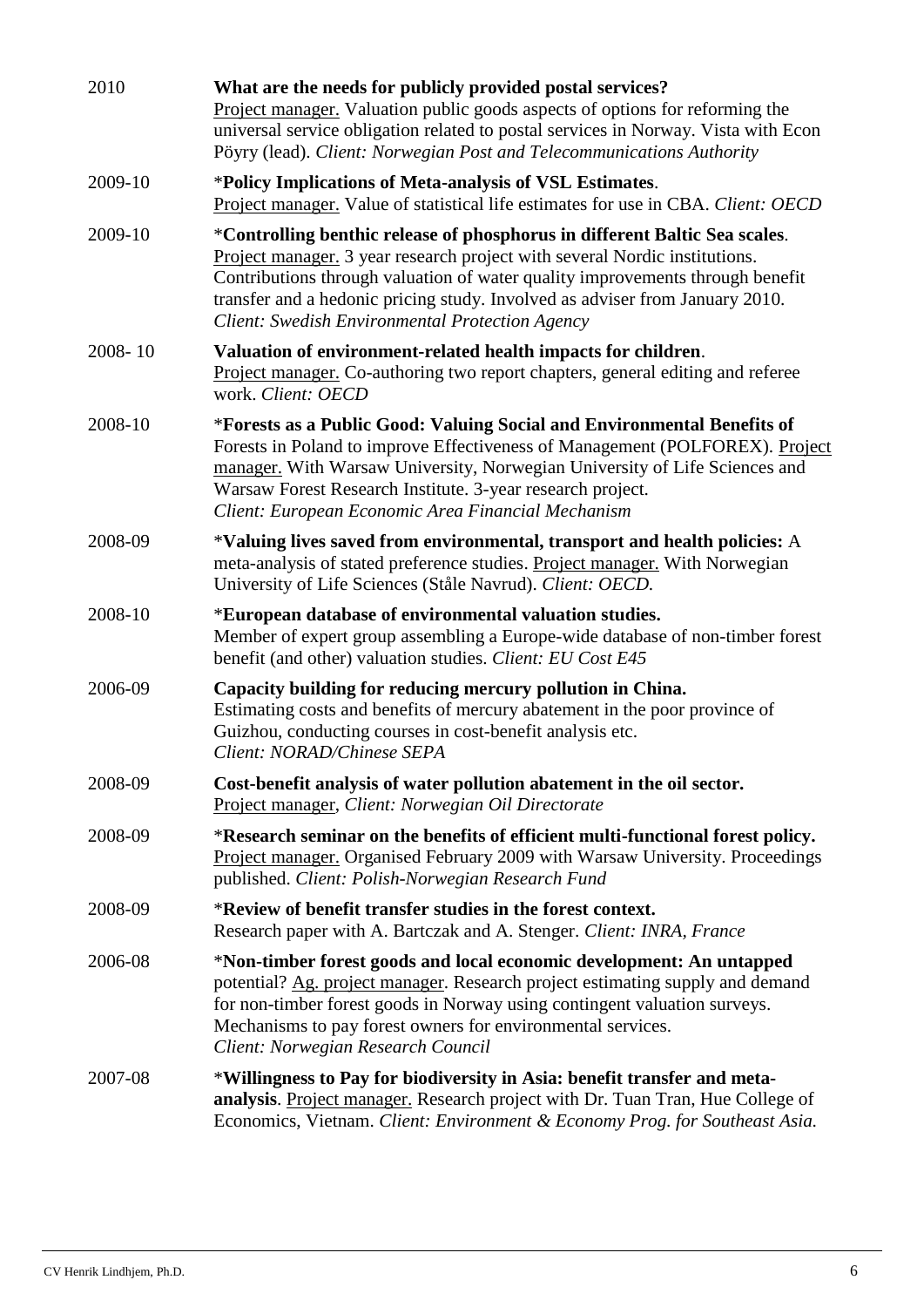| 2003-08 | *Chinese Environmental Cost Model. Model estimating province level and<br>national environmental and health costs of air and water pollution in China. Part of<br>an international expert group consisting of Econ Pöyry, CICERO and Resources<br>for the Future. Client: World Bank, Chinese SEPA |
|---------|----------------------------------------------------------------------------------------------------------------------------------------------------------------------------------------------------------------------------------------------------------------------------------------------------|
| 2005    | International experiences with environmental accounting.<br>Project manager. Input into the Chinese efforts to record environmental and natural<br>resource impacts in monetary terms in their green national accounts for SEPA.<br>Client: The World Bank                                         |
| 2002-05 | Guidelines for economic evaluation in EIA in China. Developed guidelines for<br>economic evaluation of environmental impacts of construction and other projects<br>related to air, water and land to be used in project level EIA. ECON Report 42/05.<br>Client: NORAD                             |
| 2002    | *A comparison of life cycle analysis and CBA.<br>Research paper with Østfoldforskning. ECON Report 8/02.<br>Client: Norwegian Research Council                                                                                                                                                     |
| 2001    | Natural disaster prevention in Norway. Cost benefit considerations of measures<br>to reduce risk. ECON report 95/01 (In Norwegian).<br>Client: The Government Fund for Natural Damages                                                                                                             |
| 2001    | Risk and Discount Rates in Public Transport Projects. Analysis of risk-<br>adjusted discount rates for use in CBA. ECON Report 93/01.<br><b>Client: Ministry of Transport and Communications</b>                                                                                                   |
| 2001    | *Environmental costs, systematic risk and energy investment priorities.<br>ECON Working Paper (co-authored with E. Bowitz).<br>Client: Norwegian Research Council                                                                                                                                  |
| 2001    | Risk & discount rate for environmental investments.<br>Assessment of whether public investments in a better environment should be<br>discounted in social cost-benefit analysis at a lower rate as other public<br>investments. ECON report 8/01 (In Norwegian). Client: Ministry of Environment   |
| 2000-01 | *CBA of treatment options for milk carton waste.<br>A research paper comparing the social costs of recycling, incineration or<br>landfilling milk carton waste in Norway. Client: Norwegian Research Council                                                                                       |
| 2000    | <b>Municipality Costs of recycled paper treatment.</b><br>A report on the costs of collecting and treating recycled paper in a selected number<br>of Norwegian Municipalities. ECON Report (In Norwegian). Client: Rekom                                                                           |
| 2000    | <b>Environmental costs of waste treatment.</b><br>Environmental costs of emitting or discharging harmful substances from waste<br>treatment to the environment. ECON Report 85/00 (In Norwegian).<br><b>Client: Ministry of Environment</b>                                                        |
| 1999    | Costs and benefits of air pollution mitigation in the city of Guangzhou, China.<br>A chapter of ECON report 9/00. Client: NORAD                                                                                                                                                                    |
| 1998    | *Willingness to pay for improved water quality.<br>Six months research project for MSc Degree on the willingness to pay for an<br>improved water quality in Lake Steinsfjorden among the populations of Ringerike<br>and Hole municipalities and other recreational users.                         |

## *2. Environmental and natural resource policy instruments (\*R&D projects)*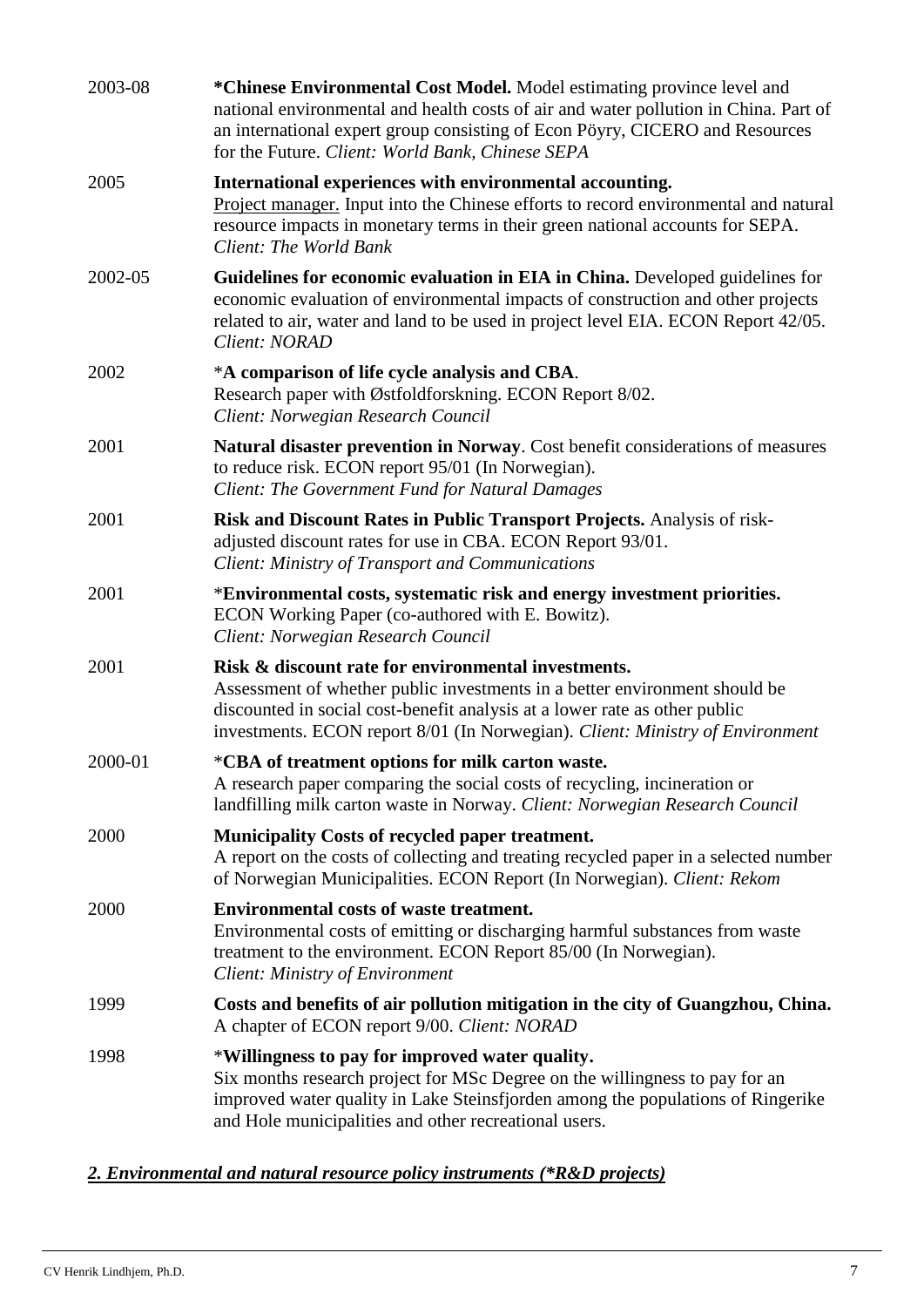| 2016-18 | *Implementing incentives for climate resilient housing among the urban poor<br>in Vietnam. Project manager. In cooperation with ISET, Hue University and<br>Danang Women's Union. Client: Nordic Development Fund                                                                                                             |
|---------|-------------------------------------------------------------------------------------------------------------------------------------------------------------------------------------------------------------------------------------------------------------------------------------------------------------------------------|
| 2015-16 | Mainstreaming biodiversity & ecosystem services: Norwegian and European<br>experiences. Project manager. Part of a larger Chinese-Norwegian cooperation<br>project. Client: Norwegian Environment Agency                                                                                                                      |
| 2015-17 | *Biochar as an adaptation strategy for climate change in Indonesia.<br>Research project with Norwegian Geotechnical Institute (NGI), UNDP and other<br>partners. Project manager. Client: Norwegian Research Council, Klimaforsk prog.                                                                                        |
| 2015    | Exploring the basis for a nature / land use tax.<br>Project manager. Client: Green tax commission, Norwegian Ministry of Finance                                                                                                                                                                                              |
| 2012-14 | *EcoManage - Habitat banking and biodiversity offsets in the hydropower<br>sector in Norway. With NINA & SINTEF. Client: Norwegian Research Council.                                                                                                                                                                          |
| 2013    | <b>Support to the The Economics of Ecosystem Services and Biodiversity (TEEB)</b><br>secretariat in Norway. Project manager. Assessment of ecological fiscal transfers<br>and division of responsibility between government levels.<br><b>Client: Ministry of Environment</b>                                                 |
| 2011    | Can markets protect biodiversity? A review of different financial<br>mechanisms. Contribution through a review of conservation auctions and harmful<br>subsidies. With Noragric. Client: NORAD                                                                                                                                |
| 2011    | Survey of attitudes to Norwegian policy on carnivores.<br>Large internet panel survey of attitudes. Peer reviewer.<br>Client: The Norwegian Directorate for Nature Management                                                                                                                                                 |
| 2010    | Potential effects of carnivore proof fencing for recreation and wild deer.<br>Brief analysis of potential impacts of fencing farm animals to reduce loss to<br>predators such as wolf and lynx. Client: Norwegian Directorate for Nature<br><b>Management</b>                                                                 |
| 2010-13 | *POLICYMIX: Assessing the role of economic instruments in policy mixes for<br>biodiversity conservation and ecosystem services provision. Norwegian case<br>study/WP leader. Large research project involving Latin American and European<br>partners. NINA is coordinating institution. Client: EU                           |
| 2009-10 | Scaling up voices for influencing post 2012 climate change regime: Shaping<br>pro-poor REDD options. Project manager. Analysis of benefit sharing mechanisms<br>in forest conservation and management internationally and in three developing<br>countries. Client: International Union for the Conservation of Nature (IUCN) |
| 2008-09 | Payment for and management of ecosystem services.<br>Project manager. Overview of the status of methods and instruments for valuing<br>and paying for ecosystem services. With IUCN.<br><b>Client: Nordic Council of Ministers</b>                                                                                            |
| 2008-09 | Use of economic instruments in Nordic environmental policy 2006-2009.<br>Project manager. Overview of economic instruments and analysis of areas of<br>overlapping regulation. Client: Nordic Council of Ministers                                                                                                            |
| 2008-09 | *Managing biological diversity in Nordic forests.<br>Project on efficient instruments for biodiversity conservation in private forests.<br>With Norw. Univ. of Life Sciences & Southern Swedish Forest Research Centre.<br>Client: Expert group on environmental studies, Swedish Ministry of Finance                         |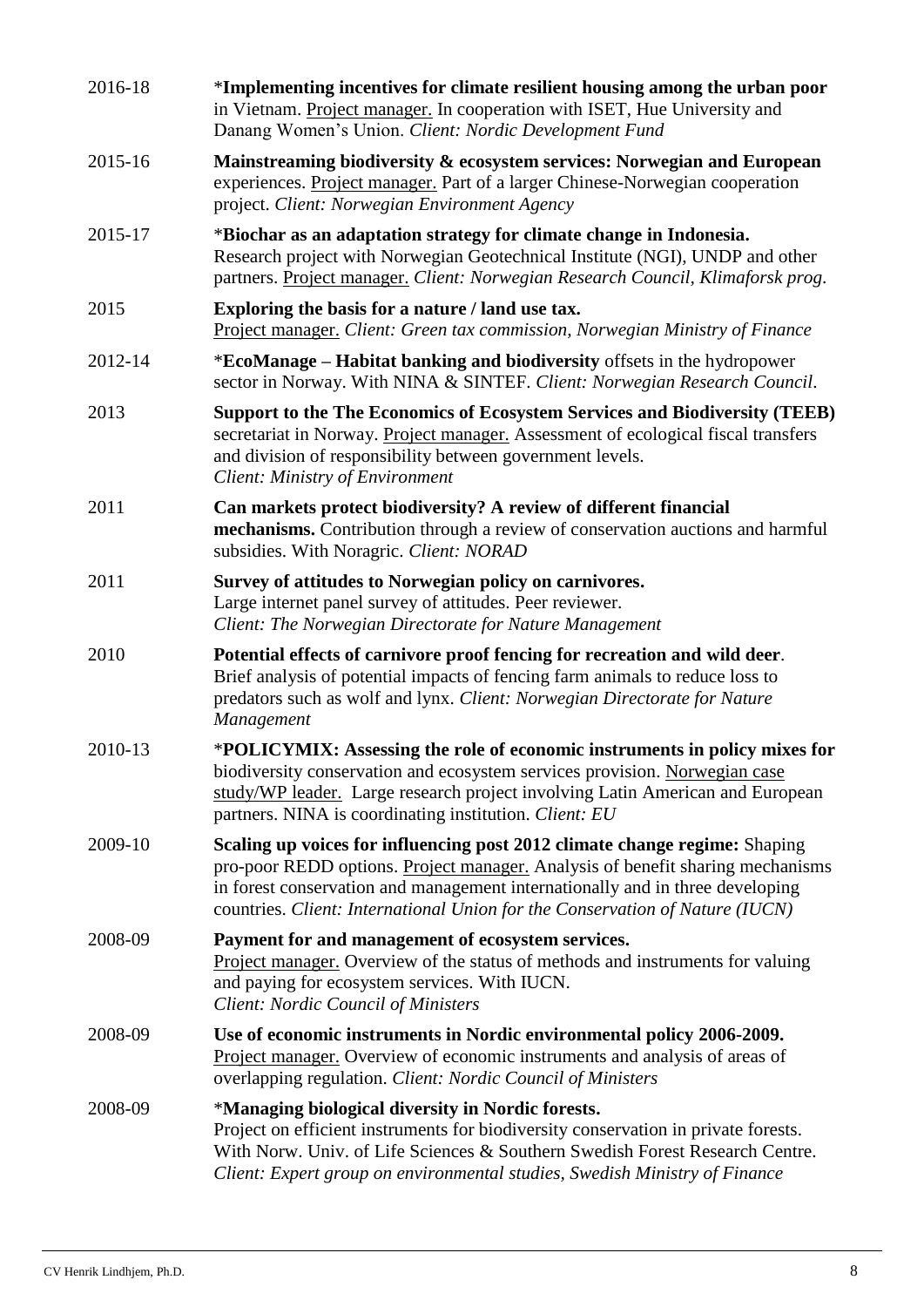| 2006-09 | *Ecosystem functions in forests.<br>Research project combining natural and social sciences as a basis for better<br>management of biodiversity. Work incl. survey of forest owners' attitudes and<br>willingness to accept compensation for providing forests for biodiversity<br>conservation. With Norw. Uni. of Life Sciences.<br>Client: Norwegian Research Council and Småforsk |
|---------|--------------------------------------------------------------------------------------------------------------------------------------------------------------------------------------------------------------------------------------------------------------------------------------------------------------------------------------------------------------------------------------|
| 2008-09 | <b>Climate mitigation strategy support to South Africa.</b><br>Project manager. Assessment of areas where Norway can contribute to long-term<br>institutional capacity building. Client: Ministry of Environment                                                                                                                                                                     |
| 2003-07 | <b>Climate policy in China.</b><br>Research network exploring the options for Chinese climate policies in the 2 <sup>nd</sup><br>commitment period. Various workshops, drafting of research and policy papers.<br>Client: Ministry of Foreign Affairs                                                                                                                                |
| 2004    | Managing protected areas in China for biodiversity and poverty alleviation.<br>Expert advice to the PA Task Force of the China Council. Exploring linkages<br>between protected areas and poverty alleviation, designing innovative incentive<br>mechanisms for conservation, and development of sustainable tourism. With IUCN<br>and others. Client: China Council                 |
| 2004    | <b>Evaluation of green taxes.</b><br>Review of methodologies and studies evaluating efficiency and effectiveness of<br>green taxation. ECON Report 2004-123 (In Norwegian).<br><b>Client: Ministry of Environment</b>                                                                                                                                                                |
| 2003-05 | Climate change capacity building program, South Africa.<br>Ag. project manager. Cooperation and capacity building program in the area of<br>climate change. Processes to compile emission inventory, deal with vulnerability<br>and adaptation etc.<br>Client: Department of Environmental Affairs and Tourism/NORAD                                                                 |
| 2004    | <b>Climate Policies and industry competition.</b><br>Project manager. Analysis of the impacts of climate policies on industry<br>competitiveness. With CICERO (In Norwegian). Client: Ministry of Environment                                                                                                                                                                        |
| 2003    | Marine protected area management & financing options in Tanzania.<br>Project manager. Analysis of social, environmental and economic dimensions of<br>MPAs. Focus on sustainable financing of MPA management from environmentally<br>sensible tourism development and linkages to poverty alleviation in Zanzibar.<br>Client: The World Bank                                         |
| 2001    | Evaluation of green energy taxation.<br>Assessment of whether the current taxes on heating oil and electricity contribute to<br>reducing emissions at the lowest cost, and whether alternative instrument designs<br>can be more cost effective. ECON report 69/01 (in Norwegian).<br>Client: Norwegian Petroleum Institute                                                          |
| 2001    | Sustainable development in the electric utility industry.<br>Development of sustainable development principles, strategies and activities<br>applicable for private companies, illustrated with case studies from international<br>electric utilities. ECON report 61/01.<br>Client: World Business Council for Sustainable Development                                              |
| 2000    | Baseline for a prompt start of the CDM. Phases I & II.<br>An assessment of the UNFCCC signatories' submissions on baseline estimation<br>under the CDM, discussed at COP 6. Client: Norwegian. Ministry of Environment.                                                                                                                                                              |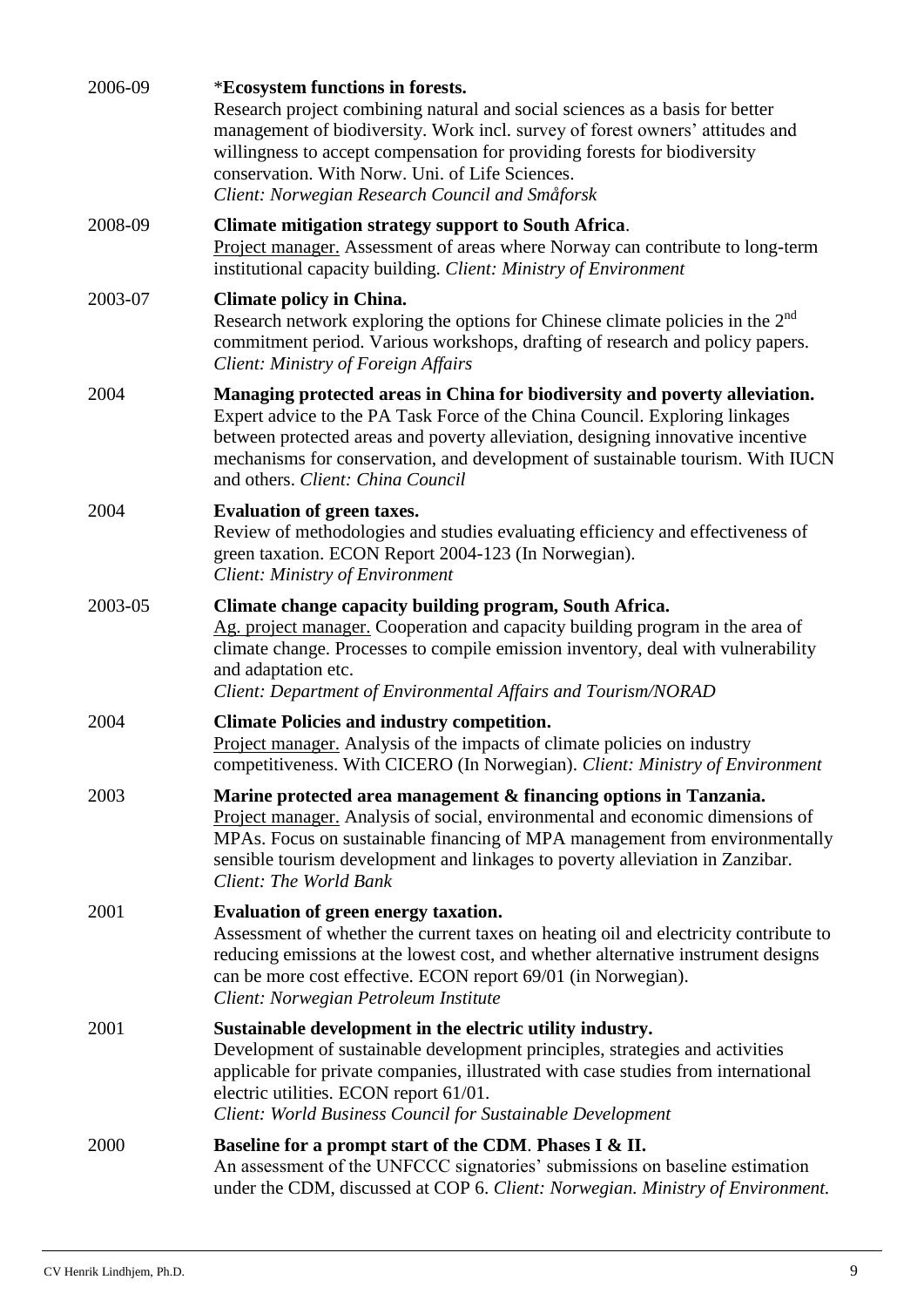2000 **Status and options for baseline calculations under the CDM.** ECON Report 17/00. *Client: Norwegian Ministry of Environment* 2000 **Issues and options in technology transfer under the UNFCCC.** ECON report 53/00. *Client: Norwegian Ministry of Foreign Affairs*

#### *3. Environmental and social assessments, safeguard analysis*

| 2007    | <b>Strategic environmental assessment of the Great Western Development</b><br>Strategy. China. Revision and editing of final report. Client: The World Bank                                                                                                                                                                                                                                                                                                        |
|---------|--------------------------------------------------------------------------------------------------------------------------------------------------------------------------------------------------------------------------------------------------------------------------------------------------------------------------------------------------------------------------------------------------------------------------------------------------------------------|
| 2004    | <b>Environmental impacts of tourism development in Honduras.</b> Project assisting<br>the government of Honduras and the World Bank in developing a socially and<br>environmentally sustainable tourism strategy for the country's North Coast and<br>Copán Valley. Client: The World Bank                                                                                                                                                                         |
| 2002-03 | Environmental and social assessment scoping report for the proposed<br>minihydro station and distribution networks in South West Uganda. Leader of an<br>international 7 people team carrying out EIAs according to World Bank safeguards<br>of a proposed mini-hydro station and distribution networks near the UN Natural<br>Heritage Site, Mountain Gorilla sanctuary and biodiversity hotspot Bwindi<br>Impenetrable Forest. ECON Report 105/03. Client: NORAD |
| 2001-03 | West Nile Rural Electrification Concession, Uganda.<br>8 months as Kampala-resident project coordinator, transaction advisor and EIA<br>specialist in the privatisation of an isolated grid system.<br>Client: Electricity Regulatory Authority, Uganda & NORAD                                                                                                                                                                                                    |
| 2002    | Environmental impact assessment of the Nyagak mini-hydro station in Arua<br>according to World Bank safeguards, North Western Uganda. Project manager.<br>Client: NORAD                                                                                                                                                                                                                                                                                            |
| 2002    | Environmental impact assessment of the Olewa mini-hydro station according<br>to World Bank safeguards, North Western Uganda. Project manager. Client:<br><b>NORAD</b>                                                                                                                                                                                                                                                                                              |
| 2002    | Environmental impact assessment of the Bondo-Nebbi electricity transmission<br>line according to World Bank safeguards, North Western Uganda. Project<br>manager. ECON report. Client: NORAD                                                                                                                                                                                                                                                                       |
| 2001-02 | Strategic environmental assessment of transport service trade liberalisation<br>under GATS (In Norwegian). ECON report 92/02 (In Norwegian). Client: Ministry<br>of Trade and Commerce                                                                                                                                                                                                                                                                             |
| 2001    | <b>Strategic environmental assessment in World Bank operations: Experience to</b><br>date – Future potential. Issues paper published in the World Bank Environmental<br>Strategy Paper series. Client: The World Bank                                                                                                                                                                                                                                              |
| 2001    | <b>Environmental Quality Assurance for the World Bank.</b><br>Assessment of whether a structural adjustment loan to Ecuador and an emergency<br>flood protection loan to Mozambique adhered to World Bank environmental<br>policy. Client: The World Bank                                                                                                                                                                                                          |
|         |                                                                                                                                                                                                                                                                                                                                                                                                                                                                    |

#### *4. Miscellaneous environment & development*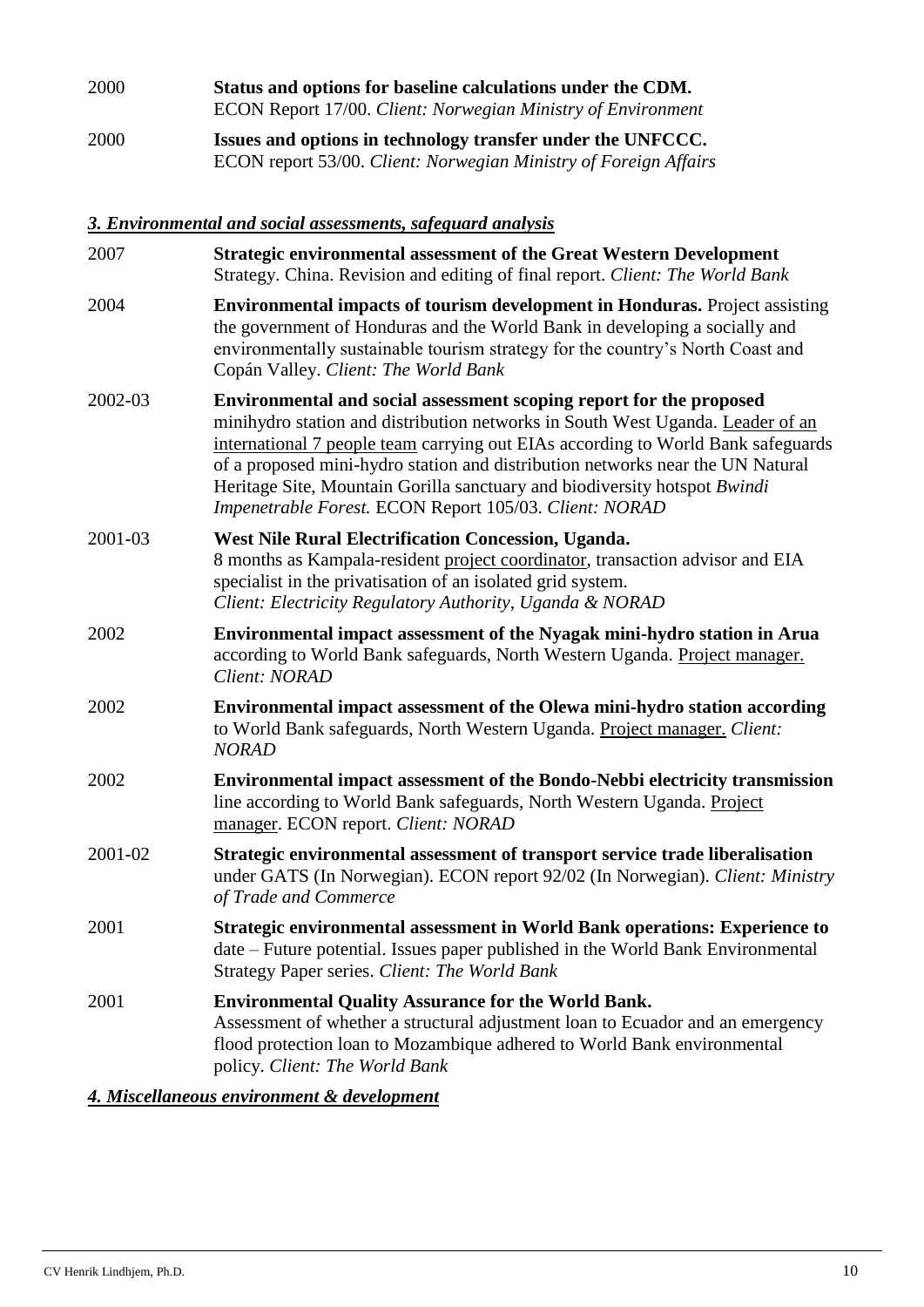| 2002-03 | Evaluation of Norwegian development aid administration.<br>Project coordinator. Evaluation and review of the Norwegian development<br>assistance organisation model and channels of assistance. Field visit to Zambia.<br>Proposals for organisational and strategic change.<br>Client: Ministry of Foreign Affairs                                                                                                          |
|---------|------------------------------------------------------------------------------------------------------------------------------------------------------------------------------------------------------------------------------------------------------------------------------------------------------------------------------------------------------------------------------------------------------------------------------|
| 2004    | Evaluation of proposals for environmental projects in China.<br>Four proposals to the Italian Ministry for the Environment's Trust Fund.<br>Client: The World Bank                                                                                                                                                                                                                                                           |
| 2004    | Circular economy: An Interpretation.<br>A research note discussing how the concept of Circular economy relates to familiar<br>environmental problems and how it may be tailored into constructive objects of<br>analysis. Client: The World Bank                                                                                                                                                                             |
| 2000    | Historical trends in energy use and efficiency in the Nordic countries.<br>Input to debate about Factor 4 and 10. Client: Nordic Council of Ministers                                                                                                                                                                                                                                                                        |
| 2000    | The Performance of Resource Rich Countries.<br>A study of the performance of developing countries with abundant natural<br>resources. Data analyses of the performance, as measured by the human<br>development index and other indicators of oil rich developing countries.<br>Client: Norwegian Research Council                                                                                                           |
| 1999    | Transport growth and economic growth.<br>A report on the experiences from delinking economic growth and transport growth<br>in the Netherlands and lessons for Norway ECON Note 78/99 (In Norwegian).<br>Client: Ministry of Environment                                                                                                                                                                                     |
| 1999    | Development & conservation in Indonesia.<br>Two months field research project for MPhil degree on the potential for eco-<br>tourism improving livelihoods for coastal populations and conserving coral reef<br>habitats in the Marine National Park of Wakatobi in South Sulawesi, Indonesia.<br>With UK-based NGO Operation Wallacea (www.opwall.com). Funded by UK &<br>Norw. research trusts.                             |
| 1996    | Coral reef conservation in Mtwara, Tanzania.<br>Three months marine expedition to the Mtwara Region of Tanzania conducting<br>pioneering baseline surveys of the coral reefs, mangrove habitats, and socio-<br>economic status for the Tanzanian government to establish a marine national park<br>(established in 2000 as Mnazi Bay - Ruvuma Estuary Marine Park). With the UK-<br>based NGO Frontier (www.frontier.ac.uk). |
|         | SELECTED PEER REVIEW PAPERS, CHAPTERS, EDITORIALS, COMMENTARY <sup>2</sup>                                                                                                                                                                                                                                                                                                                                                   |
| 2017    | Lindhjem, H., H. Vennemo and S. Navrud (under development): "Challenges to<br>ecosystem service valuation for wealth accounting". Chapter for the coming UN<br>Inclusive Wealth Report, http://inclusivewealthindex.org/                                                                                                                                                                                                     |
| 2017    | Lindhjem, H., K. Magnusssen and S. Navrud (under development): "Valuing<br>marine ecosystem service loss from oil spills: From storm to calmer waters (?)".<br>Target journal: Journal of Environmental Management or Marine Policy                                                                                                                                                                                          |
| 2017    | Dick, J., H. Lindhjem et. al. "Stakeholders' perspectives on the operationalisation<br>of the ecosystem service concept: results from 27 case studies", Under review<br>Ecosystem Services: Science, Policy and Practice.                                                                                                                                                                                                    |

<sup>2</sup> See [www.lindhjem.info/phd.htm](http://www.lindhjem.info/phd.htm) for full text of published papers and overview of ongoing work. Google Scholar profile[: http://scholar.google.com/citations?user=iundYAoAAAAJ](http://scholar.google.com/citations?user=iundYAoAAAAJ)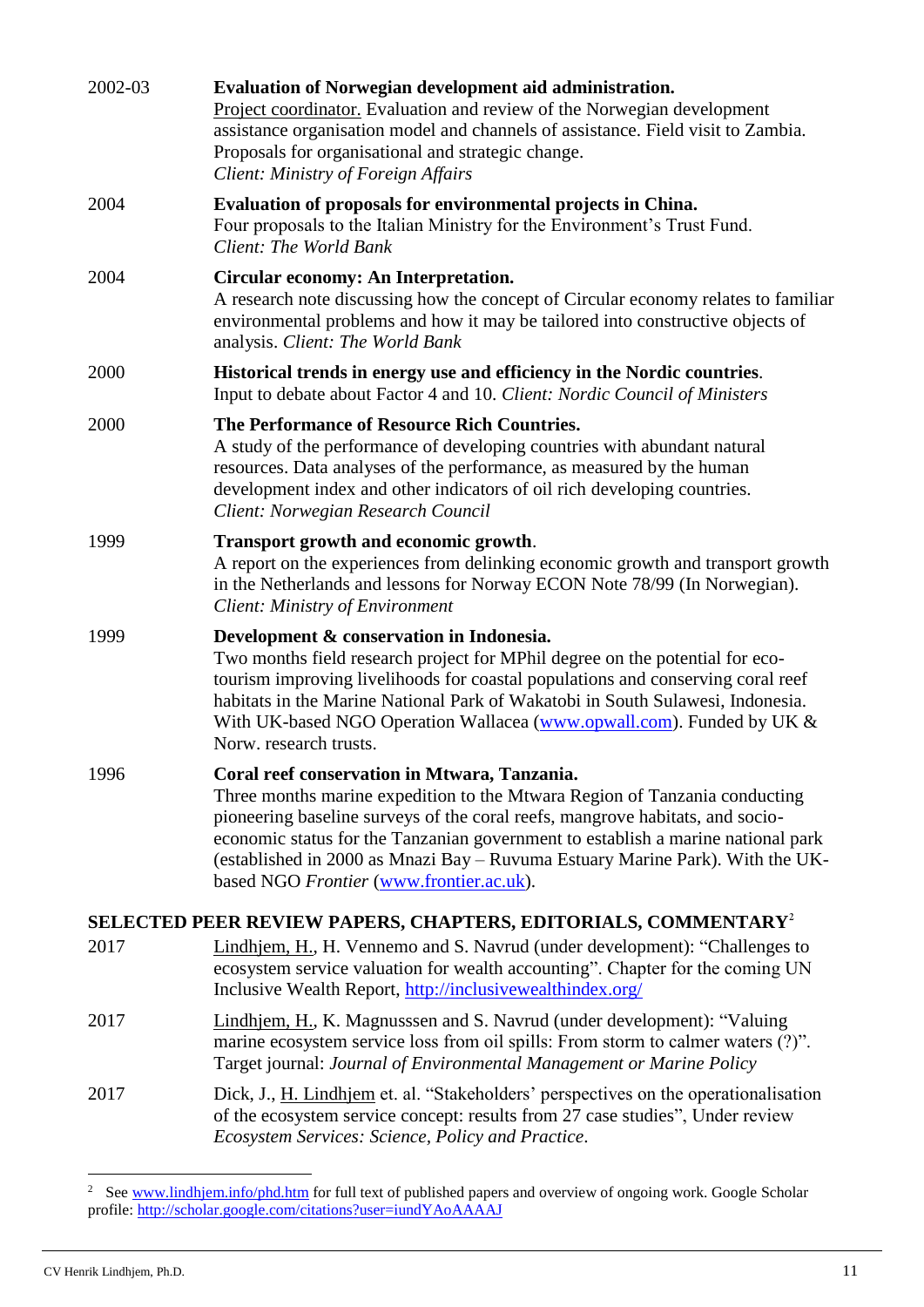| 2017 | Kaltenborn, B.P., J.D.C. Linnell, E. G. Baggethun, H. Lindhjem, J. Thomassen and<br>K. Chan. "Ecosystem services and cultural values as building blocks for 'The good<br>life'. A case study in the community of Røst, Lofoten Islands, Norway".<br>Forthcoming in <i>Ecological Economics</i> .                                                                                                                    |
|------|---------------------------------------------------------------------------------------------------------------------------------------------------------------------------------------------------------------------------------------------------------------------------------------------------------------------------------------------------------------------------------------------------------------------|
| 2017 | Navrud, S., H. Lindhjem and K. Magnussen "Valuing Marine Ecosystem Services<br>Loss from Oil Spills for Use in Cost-Benefit Analysis of Preventive Measures",<br>Forthcoming in Nunes, P. et al. (eds) Handbook on the Economics and<br>Management for Sustainable Oceans. Edvard Elgar.                                                                                                                            |
| 2017 | Kaltenborn, B.P., J.D.C. Linnell, J. Thomassen, H. Lindhjem "Complacency or<br>resilience? Perceptions of environmental and social change in Lofoten and<br>Vesterålen in Northern Norway". Ocean and Coastal Management 138:29-37.                                                                                                                                                                                 |
| 2015 | Bredin, Y., H. Lindhjem, J. van Dijk, J.D. Linnell "Mapping value plurality<br>towards ecosystem services in the case of Norwegian wildlife management: A Q<br>analysis" Ecological Economics 118:198-206, October 2015.                                                                                                                                                                                            |
| 2015 | Magnussen, K. I. Seifert-Dähn, R. Reinvang and H. Lindhjem "How to assess<br>costs and benefits of achieving good ecological status or potential in urban water<br>courses?" (In Norwegian). Water 1:65-75, the journal of the Norwegian Water<br>Association.                                                                                                                                                      |
| 2015 | Lindhjem, H. and S. Navrud "Reliability of meta-analytic benefit transfers of<br>international value of statistical life estimates: Tests and illustrations". In Johnston,<br>R.J., J. Rolfe, R. Rosenberger and R. Brouwer (eds) Benefit Transfer of<br>Environmental and Resource Values: A Guide for Researchers and Practitioners.<br>The Economics of Non-Market Goods and Resources 14. Springer, pp 441-464. |
| 2015 | Mitani, Y. and H. Lindhjem "Forest owners' participation in voluntary biodiversity<br>conservation in Norway: What does it take to forego forestry for eternity?" Land<br>Economics 91(2): 235-251, May 2015.                                                                                                                                                                                                       |
| 2015 | Lindhjem, H. and T. H. Tuan "Benefit transfer of nature conservation values in<br>Asia and Oceania based on meta-analysis: Data heterogeneity and reliability<br>issues". In Managi, S. (ed) The Routledge Handbook of Environmental Economics<br>in Asia, Routledge, New York, USA, 2015, pp 349-368.                                                                                                              |
| 2015 | Bruvoll, A., S. Pedersen and H. Lindhjem "Costly amusement on snowmobile" (In<br>Norwegian), Samfunnsøkonomen 1:9-21, March 2015, Journal of the Norwegian<br>Economics Association.                                                                                                                                                                                                                                |
| 2015 | Lindhjem, H., K. Grimsrud, S. Navrud and S. O. Kolle "The Social Benefits and<br>Costs of Preserving Forest Biodiversity and Ecosystem Services". Journal of<br>Environmental Economics and Policy 4(2): 202-222.                                                                                                                                                                                                   |
| 2014 | Lindhjem, H., K. Magnussen, and S. Navrud "Valuation of welfare loss from oil<br>spills from ships: From storm to calmer waters (?)"(In Norwegian).<br>Samfunnsøkonomen 6: 25-38.                                                                                                                                                                                                                                   |
| 2014 | Sparrevik, M., H. Lindhjem, V. Andria, A. M. Fet, G. Cornelissen. "Environmental<br>and socio-economic impacts of utilizing waste for biochar in rural areas in<br>Indonesia – a systems perspective". Environmental Science & Technology 48(9):<br>4664-4671.                                                                                                                                                      |
| 2014 | Magnussen, K., H. Lindhjem and S. Navrud "Valuation of damages on marine<br>ecosystem services from oil spills" (In Norwegian). Water 49(1):36-46. Special<br>mention for good authorship and presentation.                                                                                                                                                                                                         |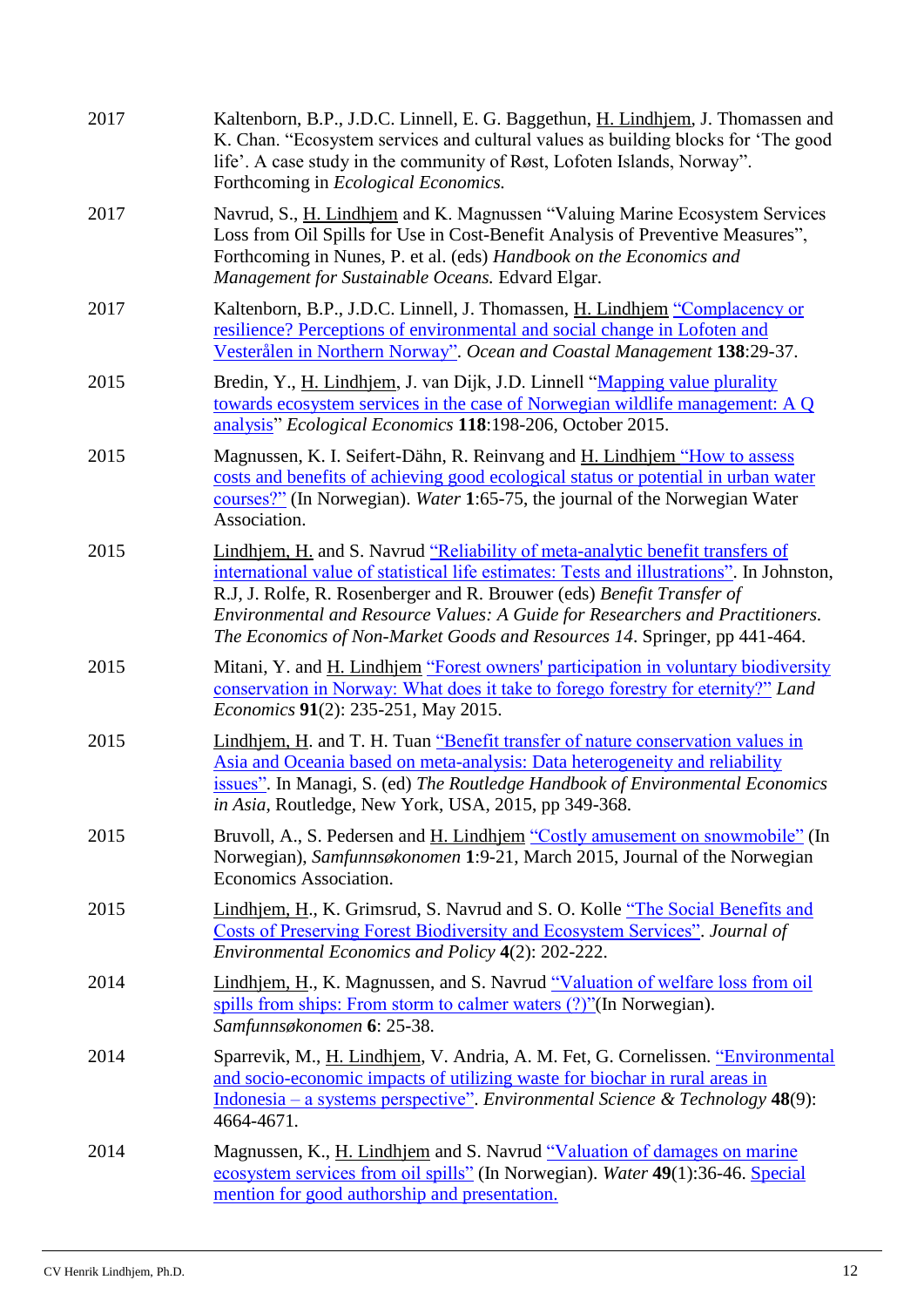| 2013    | Lindhjem, H. Editorial "Do not undervalue natural capital!" (In Norwegian),<br>Samfunnsøkonomen, 4(127):3, May 2013.                                                                                                                                                                                                                                            |
|---------|-----------------------------------------------------------------------------------------------------------------------------------------------------------------------------------------------------------------------------------------------------------------------------------------------------------------------------------------------------------------|
| 2013    | Barton, D. and H. Lindhjem "Nature's flood protection - what is the value of<br>ecosystem services from a watershed?" (In Norwegian). Special issue on Natural<br>capital and ecosystem services, Samfunnsøkonomen 4(127): 44-54.                                                                                                                               |
| 2013    | Vennemo, H, N. Heldal, H. Lindhjem and S. Strøm "Comment to the public<br>committee report NOU 2012: 16 on economic analysis", Samfunnsøkonomen 1:<br>59-66, February 2013.                                                                                                                                                                                     |
| 2012    | Lindhjem, H. and Y. Mitani "Forest owners' willingness to accept compensation<br>for voluntary conservation: A contingent valuation approach". Journal of Forest<br>Economics 18(4): 290-302.                                                                                                                                                                   |
| 2012    | Lindhjem, H. and S. Pedersen "Should publicly funded postal services be reduced?<br>A cost-benefit analysis of the universal service obligation in Norway". Review of<br>Network Economics: Vol. 11: Iss. 2, Article 3, June 2012.                                                                                                                              |
| 2012    | Lindhjem, H. and T. H. Tuan "Valuation of species and nature conservation in<br>Asia and Oceania: A meta-analysis". Environmental Economics and Policy Studies<br>14 $(1)$ : 1-22.                                                                                                                                                                              |
| 2009-12 | Romstad, E., M. Boman and H. Lindhjem "Low cost approaches for managing<br>biological diversity in Nordic forests: The applicability of procurement auctions"<br>Report to the expert group on environmental studies, Swedish Ministry of Finance.                                                                                                              |
| 2012    | Lindhjem, H., S. Navrud, N-A. Braathen and V. Biausque "Mortality Risk"<br>Valuation in Environment, Health and Transport Policies", OECD Book.                                                                                                                                                                                                                 |
| 2012    | Lindhjem, H. Editorial, "Norwegian agricultural policy - hope for change?" (In<br>Norwegian), Samfunnsøkonomen, 7(126):3, October 2012.                                                                                                                                                                                                                         |
| 2012    | Lindhjem, H. Editorial, "Prohibition or market?" (In Norwegian),<br>Samfunnsøkonomen, 4(126):3, May 2012.                                                                                                                                                                                                                                                       |
| 2012    | Lindhjem, H. Editorial, "Wrong priorities in climate and environmental policy" (In<br>Norwegian), Samfunnsøkonomen, 126(1), February 2012.                                                                                                                                                                                                                      |
| 2011    | Lindhjem, H. and S. Navrud "Using Internet in Stated Preference Surveys: A<br>review and comparison of survey modes". International Review of Environmental<br>and Resource Economics 5(4): 309-351.                                                                                                                                                            |
| 2011    | Lindhjem, H., S. Navrud, N-A Braathen and V. Biausque "Valuing mortality risk<br>reductions from environmental, transport and health policies: A global meta-<br>analysis of stated preference studies". Risk Analysis 31(9): 1381-1407.                                                                                                                        |
| 2011    | Lindhjem, H. and S. Navrud "Are Internet surveys an alternative to face-to-face<br>interviews in contingent valuation?" Ecological Economics 70(9): 1628-1637.                                                                                                                                                                                                  |
| 2011    | Lindhjem, H. Editorial, "Economics in times of terror" (In Norwegian),<br>Samfunnsøkonomen, 7(125):3, October 2011.                                                                                                                                                                                                                                             |
| 2009    | Vennemo, H., K. Aunan, H. Lindhjem and H. M Seip "Environmental pollution in<br>China: Status and trends". Review of Environmental Economics and Policy 3(2):<br>209-230.                                                                                                                                                                                       |
| 2009    | Lindhjem, H. and S. Navrud "Asking for Individual or Household Willingness to<br>Pay for Environmental Goods? Implication for aggregate welfare measures",<br>Environmental and Resource Economics 43(1):11-29.<br>[Reprinted in Willis, K. G. and G. Garrod (eds) (2012) <i>Valuing Environment and</i><br>Natural Resources: Volume I, Edward Elgar, 440 pp]. |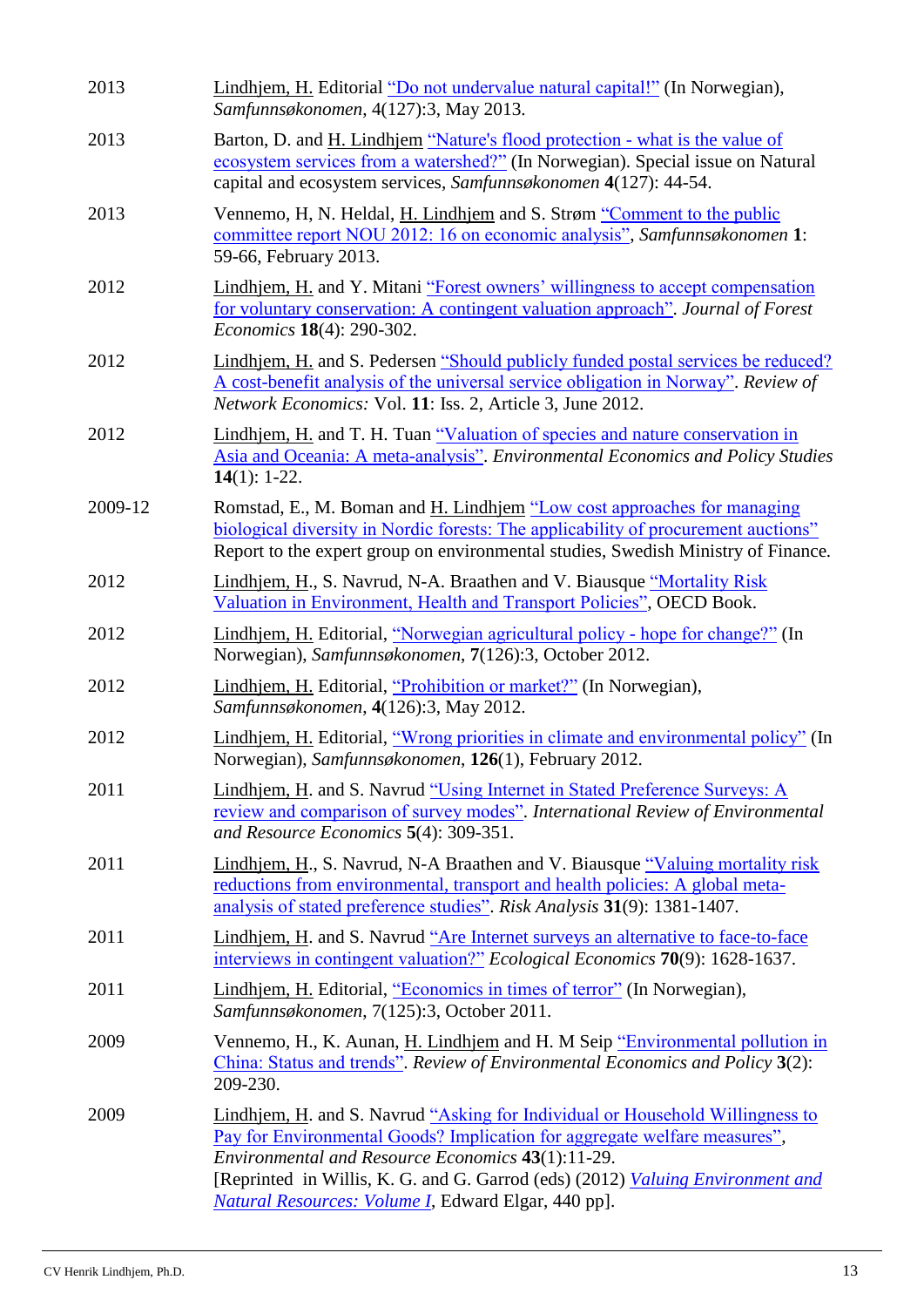| 2009 | Bartczak, A, H. Lindhjem and A. Stenger "Review of benefit transfer studies in the<br>forest context". Scandinavian Forest Economics 42; Bergseng, E., G. Delbeck and<br>H. F. Hoen (eds) (2009) Proceedings of the Biennial Meeting of the Scandinavian<br>Society of Forest Economics, Lom, Norway, 6th - 9th April, 2008: 276-305. |
|------|---------------------------------------------------------------------------------------------------------------------------------------------------------------------------------------------------------------------------------------------------------------------------------------------------------------------------------------|
| 2008 | Bartczak, A., H. Lindhjem, S. Navrud, M. Zandersen and T. Zylicz "Valuing forest<br>recreation on the national level in a transition economy: The case of Poland".<br>Forest Policy and Economics 10(7-8): 467-472.                                                                                                                   |
| 2008 | Lindhjem, H. and S. Navrud "How Reliable are Meta-Analyses for International<br>Benefit Transfers?" Ecological Economics 66(2-3): 425-435.                                                                                                                                                                                            |
| 2007 | Lindhjem, H. "20 Years of Stated Preference Valuation of Non-Timber Benefits<br>from Fennoscandian Forests: A Meta-Analysis". Journal of Forest Economics 12:<br>251-277. Most cited paper in JFE last 8 years.                                                                                                                       |
| 2007 | Lindhjem, H., T. Hu, Z. Ma, J. M. Skjelvik, G. Song, H. Vennemo, J. Wu and S.<br>Zhang, "Environmental Economic Impact Assessment in China: Problems and<br><b>Prospects".</b> Environmental Impact Assessment Review 27(1): 1-27.                                                                                                    |
| 2004 | Hansen, S., H. Lindhjem and H. Vennemo "On payments to poor stakeholders for<br>sustainable use of protected areas". In Xie, Yan (ed.) China's Protected Areas,<br>Tsinghua University Press (in Chinese and English).                                                                                                                |
| 2003 | Ibenholt, K. and <u>H. Lindhjem</u> "Cost and benefits of recycling liquid board"<br>containers", Journal of Consumer Policy 26(3): 301-325.                                                                                                                                                                                          |
|      | SELECTED POPULAR WRITINGS IN ECONOMICS                                                                                                                                                                                                                                                                                                |
| 2015 | Bruvoll, A., S. Pedersen and H. Lindhjem "Independent, low estimate of accident<br>costs" (In Norwegian), Dagens Næringsliv, 4. March, 2015.                                                                                                                                                                                          |
| 2015 | Bruvoll, A., S. Pedersen and H. Lindhjem "Costly amusement on snowmobile" (In<br>Norwegian), Dagens Næringsliv, 26. February, 2015, p3.                                                                                                                                                                                               |
| 2012 | Bruvoll, A. and H. Lindhjem "Subsidised damage to the environment" (In<br>Norwegian), Fjell og Vidde, The journal of the Norwegian Trekking Association<br>(DNT). November 2012.                                                                                                                                                      |
| 2012 | Lindhjem, H., S. Pedersen and I. Rasmussen "Avoid costly fiber investments" (In<br>Norwegian). Feature article. Dagens Næringsliv, 22. May, 2012.                                                                                                                                                                                     |
| 2012 | Lindhjem, H., S. Pedersen and I. Rasmussen (2012) "Low benefits of high speed<br>broadband" (In Norwegian). Response. Dagens Næringsliv, 7. May, 2012.                                                                                                                                                                                |
| 2010 | <u>Lindhjem, H. "Sharing monetary benefits from forests – conflict or cooperation?"</u><br>Aborvitae (the Newsletter of International Union for the Conservation of Nature),<br>Issue 41: 7, June, 2010.                                                                                                                              |
| 2007 | Vennemo, H. K. Aunan, H. Lindhjem and H. M Seip (2007) "Thousands die from<br>pollution in China" ("Tusener dør av forurensing i Kina"). Feature article.<br>Dagbladet 1. March 2007.                                                                                                                                                 |
|      | <b>SELECTION OF OTHER WORK PUBLISHED EXTERNALLY</b>                                                                                                                                                                                                                                                                                   |
| 2015 | Lindhjem, H., R. Reinvang and M. Zandersen: "Landscape experiences as a<br>cultural ecosystem service in a Nordic context: Concepts, values and decision-<br>making". Nordic Council of Ministers. TemaNord 2015: 549.                                                                                                                |
| 2012 | Barton, D, H. Lindhjem, K. Magnussen and S. Holen "Valuation of Ecosystem                                                                                                                                                                                                                                                             |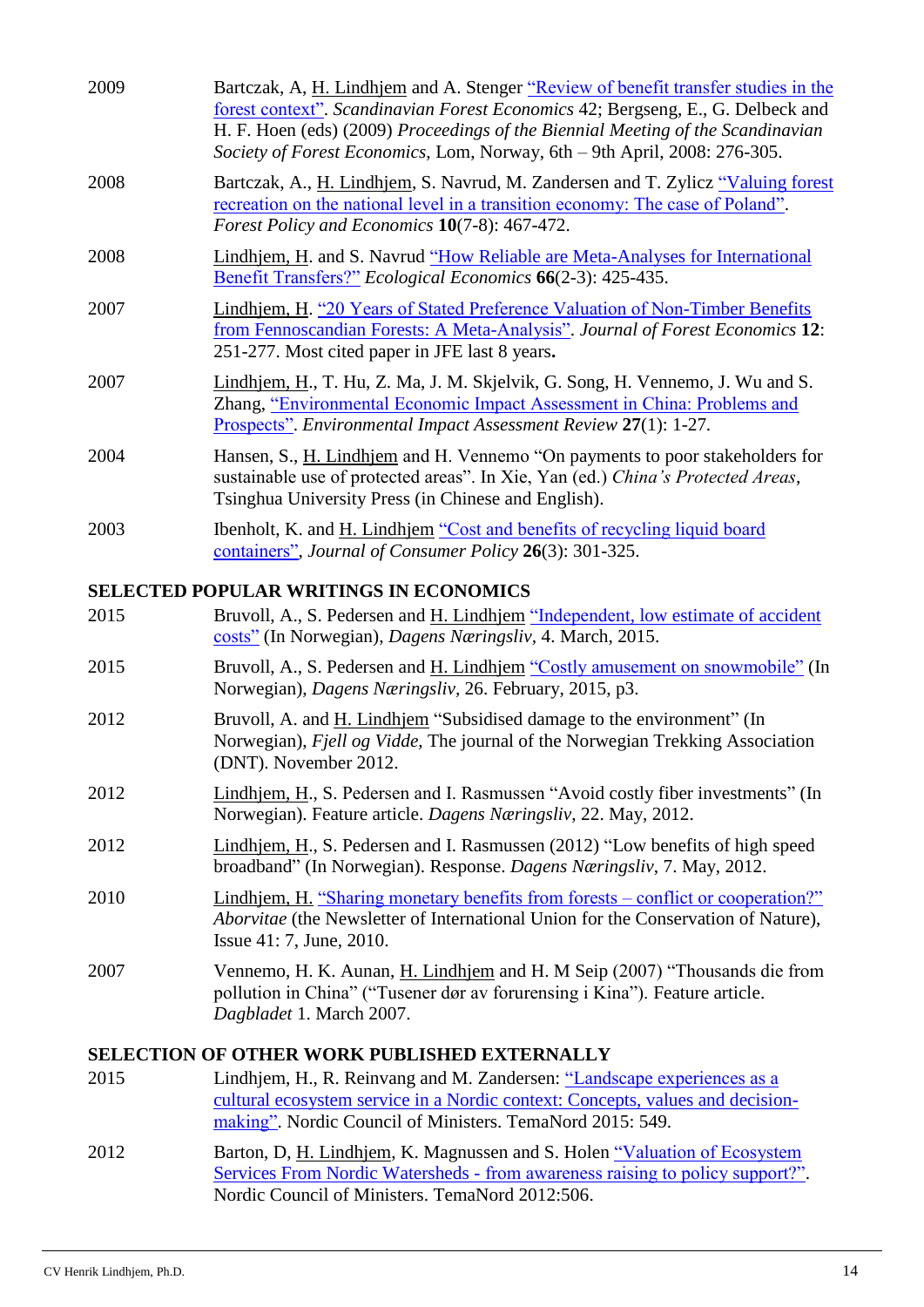| 2011    | Vatn, A., D. N. Barton, H. Lindhjem, S. Movik, I. Ring and R. Santos: "Can<br>Markets Protect Biodiversity? An Evaluation of Different Financial Mechanisms",<br>Noragric Report No. 60, June 2011. Also published in NORAD's report series.                    |
|---------|-----------------------------------------------------------------------------------------------------------------------------------------------------------------------------------------------------------------------------------------------------------------|
| 2010    | Alberini, A., I. Bateman, G. Loomes and M. Scasny "Valuation of Environment-<br>Related Health Risks for Children". Responsible for drafting parts of the report.                                                                                               |
| 2009/10 | Lindhjem, H., K. G. Bråten, A. Gleinsvik and I. Aronsen "Experiences with benefit<br>sharing: Issues and options for REDD-plus". Draft report for the International<br>Union for Conservation of Nature for discussion at COP 15, Copenhagen<br>December, 2009. |
| 2009    | Lindhjem, H., J. M. Skjelvik, A. Eriksson, T. Fitch and L-L. P Hansen "The Use of<br>Economic Instruments in Nordic Environmental Policy 2006–2009". Nordic<br>Council of Ministers. TemaNord 2009:578.                                                         |
| 2009    | Zandersen, M., K. G. Bråten and H. Lindhjem "Payment for and Management of<br>Ecosystem Services: Issues and Options in the Nordic Context." Nordic Council of<br>Ministers. TemaNord 2009:571.                                                                 |
| 2007/8  | The World Bank: "Cost of pollution in China. Economic estimates of physical<br>damages". The World Bank and the Government of PR China. Part of research<br>team.                                                                                               |
| 2006    | The World Bank: "International experiences with environmental and economic<br>accounting". The World Bank and the Government of PR China. Co-author.                                                                                                            |
| 2005    | The World Bank: "BLUEPRINT 2050: Sustaining the Marine Environment in<br>Mainland Tanzania and Zanzibar", Lead author of one background study.                                                                                                                  |
| 2003    | Lindhjem, H., A. Hurd and J. Ruitenbeek "Sustainable financing of marine<br>protected areas in Zanzibar". World Bank report.                                                                                                                                    |
| 2003    | Hurd, A., H. Lindhjem and J. Ruitenbeek "Sustainable financing of marine<br>protected areas in Tanzania". World Bank report.                                                                                                                                    |
| 2002    | The World Bank: "Strategic environmental assessment in World Bank operations:<br>Experience to date – future potential" Environmental Strategy Papers. Strategy<br>Series Number 4, The World Bank Environment Department. Co-authored with<br>Olav Kjørven.    |
| 2002    | World Business Council for Sustainable Development: "Sustainable Development<br>in the Electric Utility Industry", Co-authored with Mark Davis.                                                                                                                 |

## **SELECTED CONFERENCE PRESENTATIONS**

| 2016 | "Valuation of noise and environmental externalities in transport", Invited<br>presentation at the seminar on the new national valuation study, 13. Sept. 2016                                               |
|------|-------------------------------------------------------------------------------------------------------------------------------------------------------------------------------------------------------------|
| 2015 | "Landscape experiences as a cultural ecosystem service: an economic perspective",<br>Invited presentation at the national seminar on landscapes, Bodø, 4-5. Nov. 2015.                                      |
| 2013 | "Ecosystem service valuation in Norway: The forest example", Seminar on the<br>Natural benefits: On the values of ecosystem services, Beijing, 19. Dec. 2013                                                |
| 2012 | "Forest owners' willingness to accept compensation for voluntary conservation: A<br>contingent valuation approach". European Association of Environmental and<br>Resource Economists, Prague, 1. July 2012. |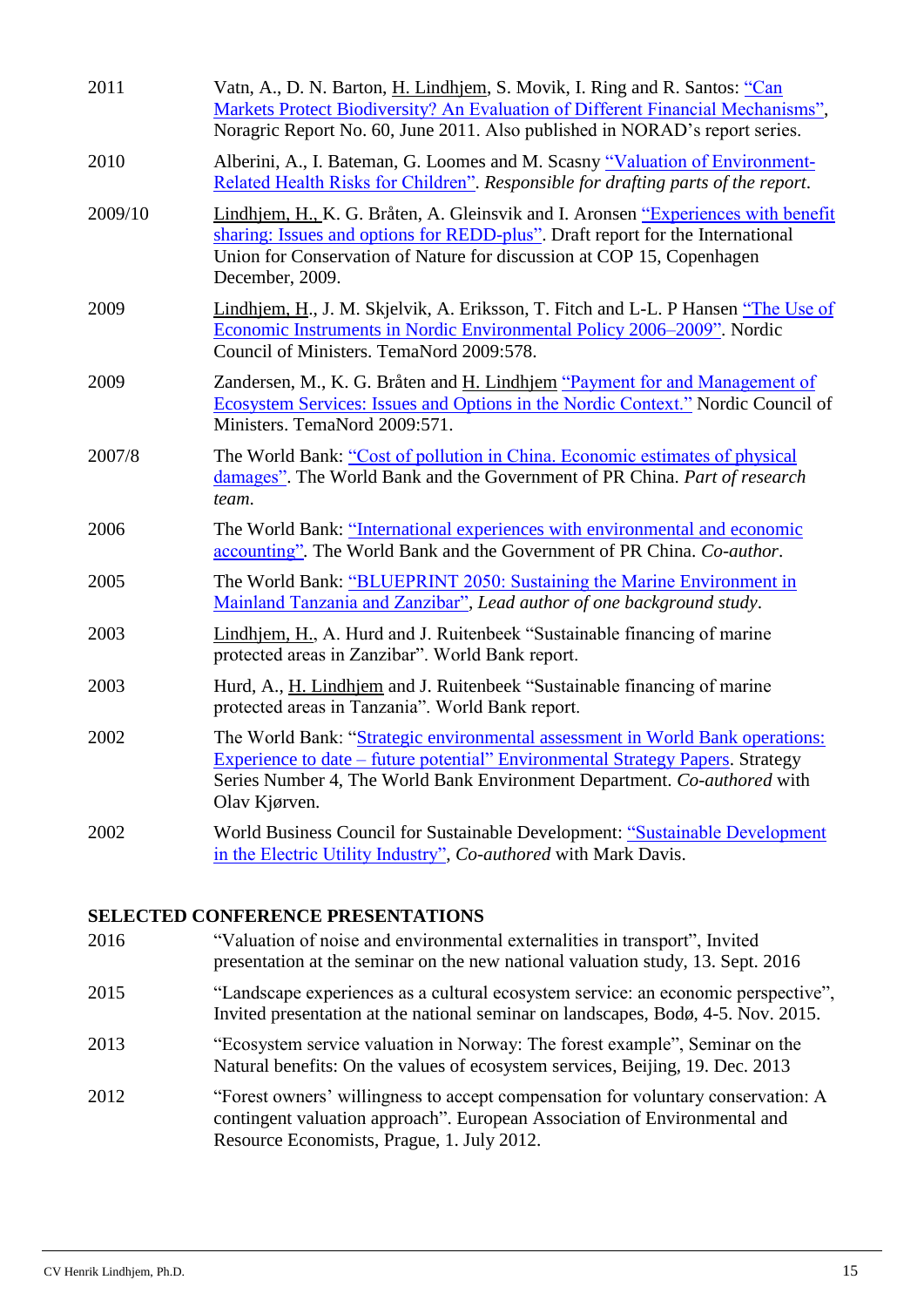| 2012    | "Forest owners' willingness to accept compensation for voluntary conservation in<br>Norway", Special Session, International Society for Ecological Economics, 17.<br>June 2012, Rio, Brazil.                                                                                                                   |
|---------|----------------------------------------------------------------------------------------------------------------------------------------------------------------------------------------------------------------------------------------------------------------------------------------------------------------|
| 2011    | "Valuing mortality risk reductions: A global meta-analysis of value of statistical<br>life from stated preference studies", European Association of Environmental and<br>Resource Economists, Rome, 1. July 2011.                                                                                              |
| 2011    | "Climate policy as environmental trump?" Presentation at the NINA-seminar<br>"How environmentally friendly is green energy?" 9. February 2011, Trondheim.<br>Press coverage, e.g. http://www.nrk.no/nyheter/distrikt/nrk_trondelag/1.7505639                                                                   |
| 2011    | "Thoughts on options and challenges for a Norwegian TEEB study", Presentation<br>at the NINA-seminar "Ecosystem services - from concept to practice?", 10.<br>January 2011, Trondheim.                                                                                                                         |
| 2010    | "Methods and sources of value of statistical life values", EC/OECD Workshop on<br>use of VSL estimates in policy assessments, 19. Oct. 2010, Brussels.                                                                                                                                                         |
| 2010    | "Potential effects of carnivore proof fencing for recreation", Presented at the<br>conference "Experiences with carnivore proof fencing in Norway", organised by<br>the Norwegian Directorate for Nature Management, 23. November, Gardermoen,<br>Norway.                                                      |
| 2010    | "Benefits of biodiversity protection: Comparing in-person and internet CV survey<br>modes". Presented at the World Congress of Environmental and Resource<br>Economists, Montreal, Canada, 2. July, 2010.                                                                                                      |
| 2009    | "Valuing lives saved through environmental, transport and health policies: A Meta-<br>analysis of stated preference studies". Presented at the conference "Managing the<br>Social Impacts of Change from a Risk Perspective", 15.-17. April 2009 in Beijing,<br>China.                                         |
| 2009    | "Mechanisms for compensating forest owners for biodiversity protection in<br>Norway". Presented at: "Countries and forests in transition: Research seminar on<br>the benefits of multi-functional forest policy", in Warsaw 20-21. February 2009.<br>Published in conference proceedings.                      |
| 2008    | "Socio-economic impacts of mercury pollution in the Wanshan area: Early results<br>& next steps", SINOMER Workshop, Guiyang, China, 13. November 2008.                                                                                                                                                         |
| 2007/08 | "Household vs. Individual Valuation of Public Goods". Presented at the<br>Environmental and Resource Economics Researcher Workshop, 12-13 November<br>2007, Charles Sturt University, Australia. Also presented at European Association<br>of Environmental and Resource Economists, Göteborg 25-28 June 2008. |
| 2007    | "Meta-analysis and non-timber forest benefits in Fennoscandia".Presentation at the<br>Aarhus Colloquium for Meta-Analysis in Economics, Sønderborg, Denmark, 27-<br>30 September 2007.                                                                                                                         |
| 2007    | "How reliable are meta-analyses for international benefit transfer?" Presented at<br>European Association of Environmental and Resource Economists, Thessaloniki,<br>30. June 2007 & US Society for Ecological Economics, New York, 26. June 2007.                                                             |
| 2006    | "Forest valuation experience for the Scandinavian region". Invited presentation to<br>the 1 <sup>st</sup> Workshop of forest valuation experiences in Europe, Cost Action E45:<br>European Forest Externalities, Catania, Italy, 18-19 November 2006.                                                          |
| 2006    | "20 Years of Stated Preference Valuation of Non-timber benefits from Nordic<br>Forests: A Meta-analysis". Presented at the 13 <sup>th</sup> Ulvön Conference on<br>Environmental Economics in Sweden 19.-21. June 2006.                                                                                        |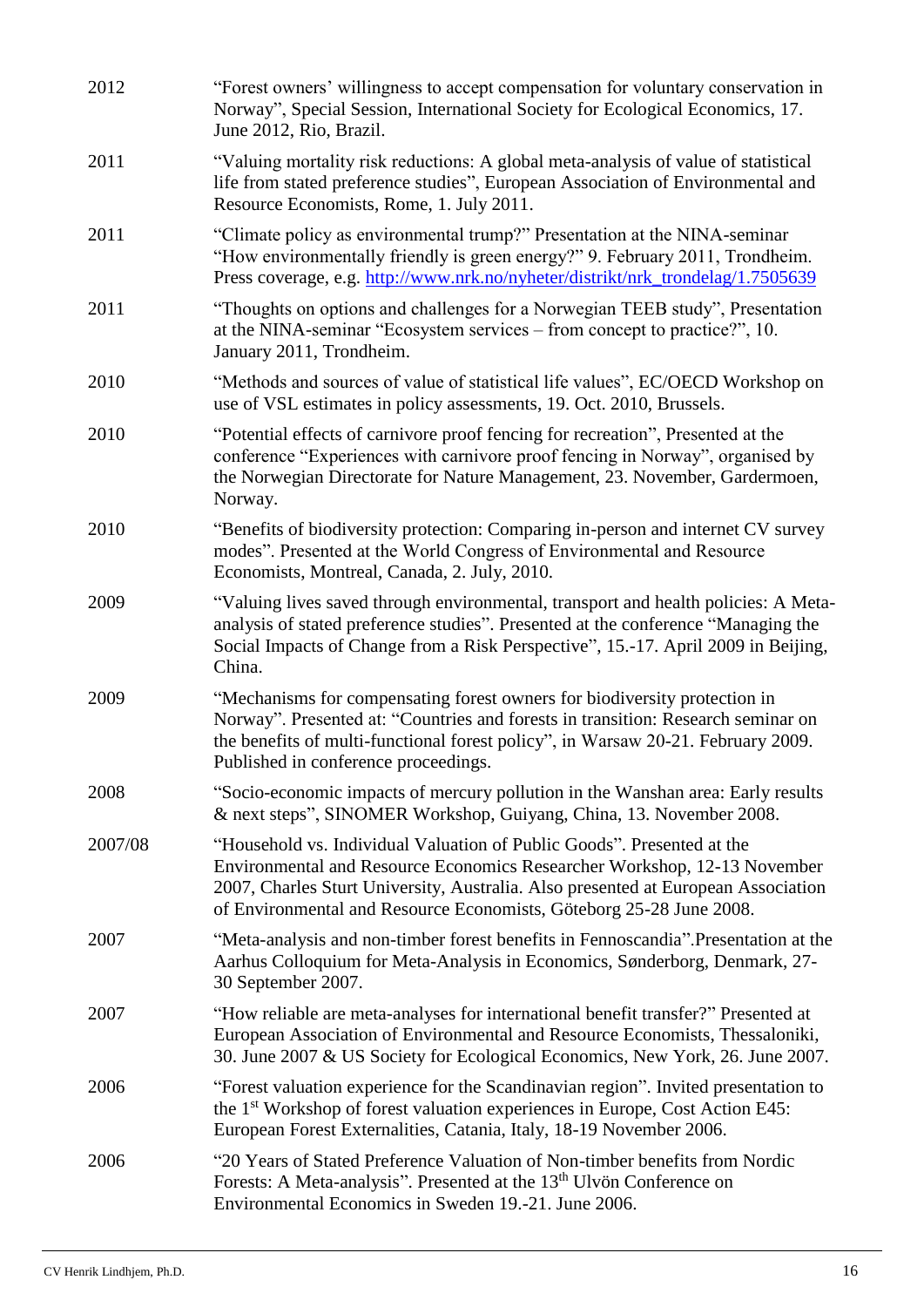2006 "Environmental Economic Impact Assessment in China: Problems and Prospects". PhD paper presented at the annual conference of the International Association of Impact Assessment (IAIA) in Stavanger, Norway, 23.-26. May 2006

## **REFEREE AND SUPERVISION ACTIVITIES**

Journals: Environmental and Resource Economics, Resource and Energy Economics, Journal of Health Economics, Ecological Economics, Journal of Forest Economics, Journal of Benefit-Cost Analysis, Journal of Environmental Economics and Policy, Energy Economics, Global Environmental Change, Journal of Environmental Planning and Management, Environmental Impact Assessment Review, Environmental Science and Policy, Environmental Policy and Governance, Environmental Management, Forestry, Forests, Land Use Policy, Public Opinion Quarterly, Tourism Management, Journal of Environmental Management, Ecological Bulletins (Oikos), International Journal of Environmental Research and Public Health, European Review of Agricultural Economics, Science of the Total Environment, Ecosystem services: Science, Policy & practice, Environmental Economics and Policy Studies, Current opinion in Environmental Sustainability, Food Policy, Waste Management.

Other review activities: Norwegian Research Council (2016-). "The Economics of ecosystems and biodiversity – TEEB" conference in Leipzig 2012; International Initiative for Impact Evaluation (3ie); European Commission, Directorate General for Research and Innovation (2011, 12); Revenue Watch Institute; Member of scientific panel for European Association of Environment and Resource Economists, Prague (2012), Toulouse (2013), Zurich (2016), Athens (2017); World Congress of Environment and Resource Economists Istanbul (2014), Review of chapters of two books on REDD, edited by Prof. Arild Angelsen.

PhD committees: Heini Ahtiainen, "Benefits of reduced eutrophication", Dep. of Economics and Management, Univ. of Helsinki, 2015/6. Katarina Östberg, "Essays on valuation of coastal ecosystem services", Centre for Environmental and Resource Economics and Dep. of Forest Economics, Swedish University of Agricultural Sciences, Umeå, 2016.

PhD and MSc supervision: Ana F.F. Lopes (2016-2019), Magnus Aa. Skeie (2017).

## **EDITORIAL RESPONSIBILITIES**

2011- 2013 Managing editor of Samfunnsøkonomen, the journal of the Norw. Association of Economists. Responsible for three special issues on (i) Climate mitigation policy, (ii) Natural capital and ecosystem services, and (iii) Tribute to Agnar Sandmo.

## **PROFESSIONAL MEMBERSHIPS**

European Association of Environmental and Resource Economists (EAERE), Norwegian Association of Economists, The International Society for Ecological Economics (ISEE), Meta-Analysis of Economic Research (MAER) Network.

## **PERSONAL SCHOLARSHIPS/HONOURS**

| 2014 | Fellow of the Japan Society for the Promotion of Science, 4 weeks research stay<br>and cooperation with Dr. Yohei Mitani, Kyoto University, Division of Natural<br>Resource Economics.                  |
|------|---------------------------------------------------------------------------------------------------------------------------------------------------------------------------------------------------------|
| 2010 | Scholarship from the COST Action 45, EUROpean FORest Externalities<br>(EUROFOREX) for 10 days stay and research cooperation with Prof. Raul Brey at<br>the Pablo de Olavide University, Seville, Spain. |
| 2008 | Scholarship from "Wilhelm Keilhau's Forskingsfond" for paper publications and<br>conference participation.                                                                                              |
| 2006 | Scholarship from "Eckbo's Legater" for research and travel.                                                                                                                                             |